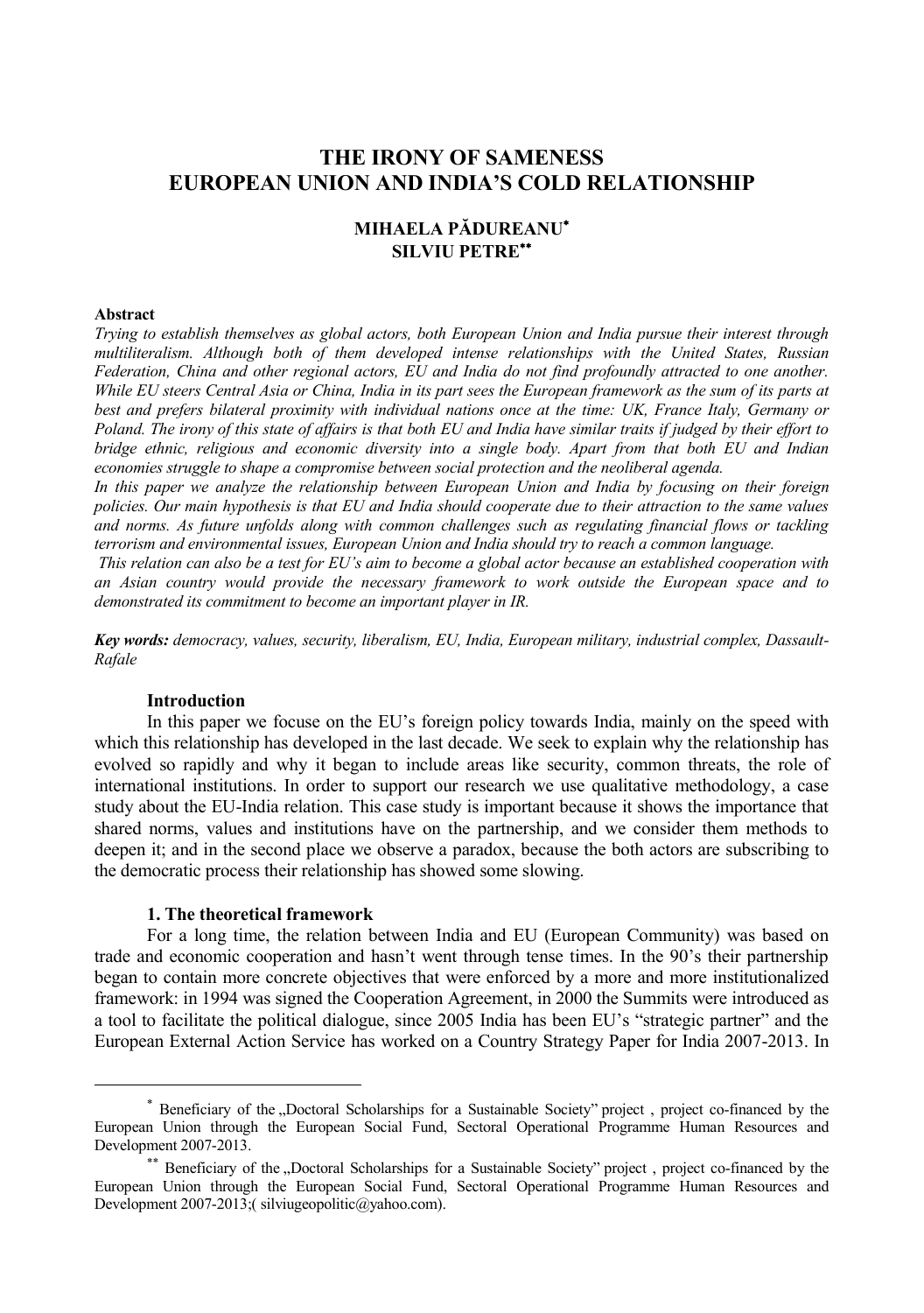all this official documents, the role of norms and shared values is taken into account from the beginning and they are seen as important ways to keep on building and developing the relation: "Respect for human rights and democratic principles is the basis for the cooperation between the Contracting Parties and for the provisions of this Agreement, and it constitutes an essential element of the Agreement", "India and the EU representing the largest democracies in the world reiterate that their partnership is based on the sound foundation of shared values and beliefs. Our common commitment to democracy, pluralism and rule of law and to multilateralism in international relations, is a factor for global stability and peace", "India and the EU, as the largest democracies in the world, share common values and beliefs that make them natural partners as well as factors of stability in the present world order. We share a common commitment to democracy, pluralism, human rights and the rule of law, to an independent judiciary and media". Therefore, we consider that the theoretical framework that could help us the most to explain the EU-India partnership should the liberal one. Liberalism allows us to introduce individuals, ideas and institutions when analyzing foreign policy and to better explain certain decisions.

Important concepts for the liberal theory are: individualism, freedom, constitutionalism and institutions – whose role is to maintain the order; and even though it appeared as a domestic theory, liberalism has managed to project its domestic quality and values to the international level. The democratic regimes are peaceful towards each other, but are agressive towards non-democratic states. Liberals make hypothesis about each of K. Waltz's three levels when the try to explan what causes wars and M. Doyle identified three types of liberals: first image Lockean, which regards the human nature; second image commercial, also named societal and the third image kantian or republican internationalist. The lockean image, although anarchic is based on states that are representative and had obtained citizens' consent while looking to protect life, liberty and property and can trust in one another; the commercial liberals consider that the markets and the capitalist system together with "democratic majoritarism" will increase the level of peace. The third type of liberals represented by Kant and the republican internationalists consider that the states must agree on three conditions in order for the world to obtain peace. These conditions are: representative, republican government; respect for nondicriminatory rights and social and economic interdependence. All these different liberal assumptions lead to the following conclusions: that liberal democracies will reject the balance of power and will trust the community of liberal states, will have a positive duty - which implies defending the members of the liberal community- , will sustain market economy as well as human rights avoiding the use of force. In an early classification of liberal tradition towards the level of analysis, M. Doyle talks about Kant's liberal internationalism in which citizens apreciate the moral equality of them all, Machiavelli's liberal imperialism where citizens are unequal and seek to rule because they fear to be dominated and Schumpeter's liberal pacifism with rationalized, individualized and democratized.

These three distinctions of liberalism have been reclassified by A. Moravcsik, using the link between social preferences and state behaviour in ideational liberalism –that shows how state behaviour influences conflict and compatibility between collective social values, commercial liberalism – it explains the way in which state behaviour affects gains and losses on individuals and groups in society and republican liberalism – concentrates on who state behaviour is illustrated on different forms of internal representation.

The liberal theory belongs to the bottom-up approaches or actor-based perspective of the foreign policy analysis that consider individuals and societal groups as prior to politics because their interest are defined before the politics and are only using politics to obtain those goals and therefore this kind of analyse includes a includes more that just political or governmental explanaitions. The three core assumptions of the liberal theory are: one- that states are the primal actors in international politics, second – states represent the domestic society and are constantly recreated by new political actors and third that *"interdependent state preferences determines state behavior"* and that the states are trying to realize their preferences – different from other states- but under the constraints imposed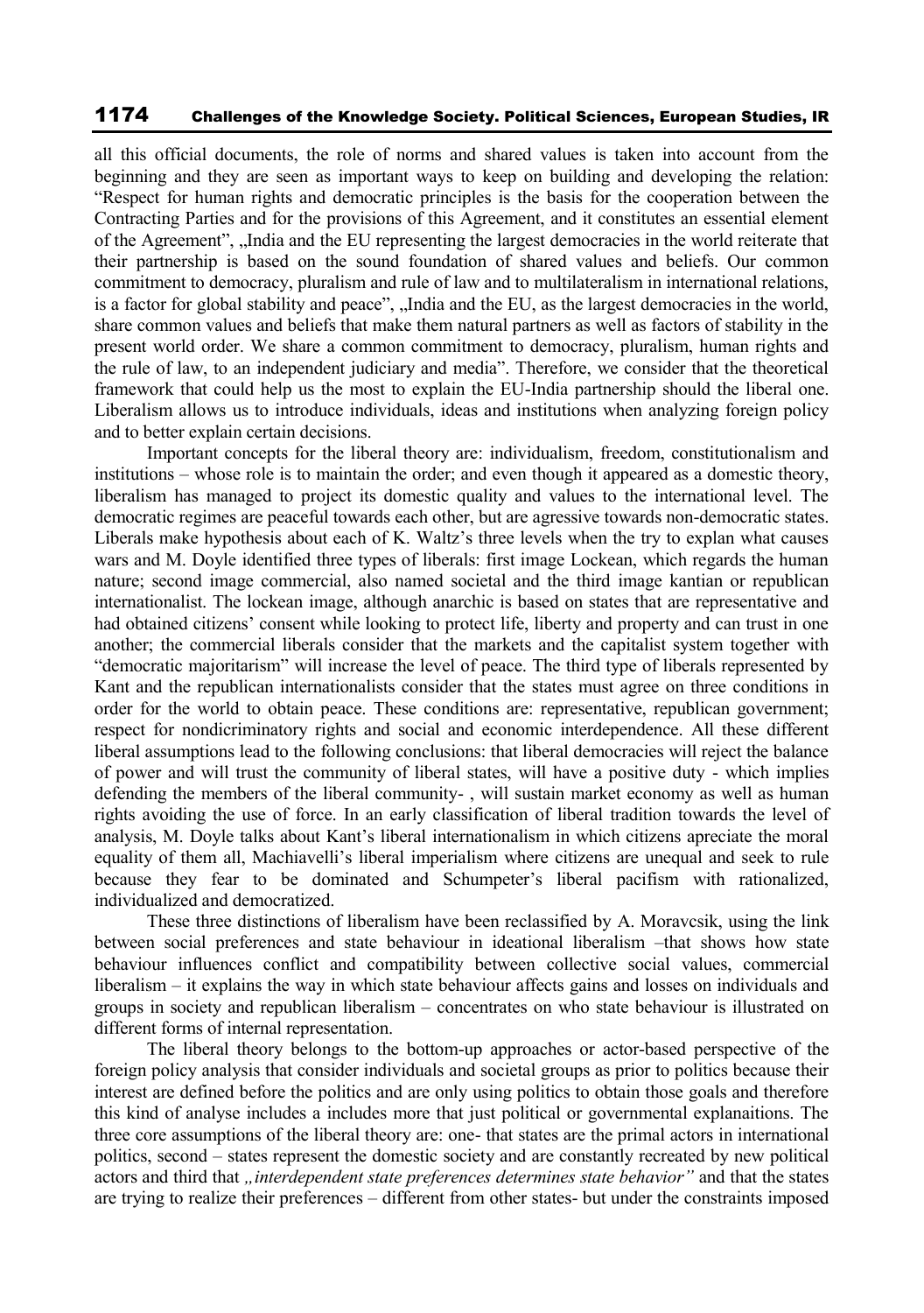by other states' preferences. The other approach to the foreign policy analysis is the structural perspective (realism, neoliberal institutionalism, organizational behaviour approaches, social constructivism) usually addressing different questions or explaing different things, such as the decision making process or the choice for some actions. In this paper we will explain the focus on some actions rather then the process making, more precisly why has the relation between the EU and India evolved so rapidly and so deepen going from economic cooperation to a political partnership and although our theoretical framework is the liberal one, based on an actor perspective, we consider that the structural dimension of the policy should be also taken into account. By the structural dimension we understand the the economic, social, cultural factors that are perceived by the actors and to whom they react and that influence some types of interaction between them. For example, in this case we consider globalization as one important structural factor that influences EU's policy towards India.

One methodological problem that we want to adress is the way in which we will define the EU. If we can surely say about India that is a state, there are difficulties regarding the way in which EU can be conceptualized. This subject has been discussed also in regard with the sort of authorithy the EU has mainly because it has not replaced the national state but is more than an organization. The way in which its institutional and judicial structure evolved made J. Ruggie name it as the "first truly postmodern international political form" challenging the raltions between territorial space and state. While Duchêne called it the "civilian power Europe" that should avoid military power in order to maintain its influence.

Even if EU's development has lead to a new and difficult to describe political form, its construction and durability are linked and motivated by the need to avoid another war to to stimulate prosperity on the continent. W. Hallstein explains the construction of the European Community as a way to allow "Europe to play its full part in world affairs.. . . [It is] vital for the Community to be able to speak with one voice and to act as one in economic relations with the rest of the world" hence, a coherent foreign policy is vital for streghtening EU's role in the world.

#### **2. EU-India cooperation**

Although the European project was also a response to the Soviet Union, its existence continued even after the end of The Cold War, contrary to realists and neorealists prediction and in the 90s took steps to develop a Common Foreign and Security Policy and a European Security and Defence Policy renamed Common Defence and Security Policy after the Treaty of Lisbon. In the security area, the European progress towards a coomon voice in the world evolved much slower than it did in the economic sector. The market policies are governed by the "Community method" described as a set of rules and practices that provide a major role for supranational institutions while on the foreign and security policy the supranational institutions have little or no power. What the member countries found to be a common feature that wish to support in the foreign policy is the soft power of their construction. Looking to have certain identity in the international system, Europe aimed to be, in the word of R. Prodi a global civil power: "We must aim to become a global civil power at the service of sustainable global development. After all, only by ensuring sustainable global development can Europe guarantee its own strategic security". This shows that by spreading its influence EU islooking to ensure its security and to encourage development for its partners. At the base of EU's normative power are five major norms peace, liberty, democracy, rule of law and respect for human rights and four minor norms social solidarity, anti-discrimination, sustainable development and good governance that are spred contagion, informational diffusion, procedural diffusion, transference, overt diffusion and the cultural filter. All this norms can be found in the India-EU partnership as they both recognize the shared values that are at the base of their relation. And EU is still streghtening the normative dimension of the relation by sustaining the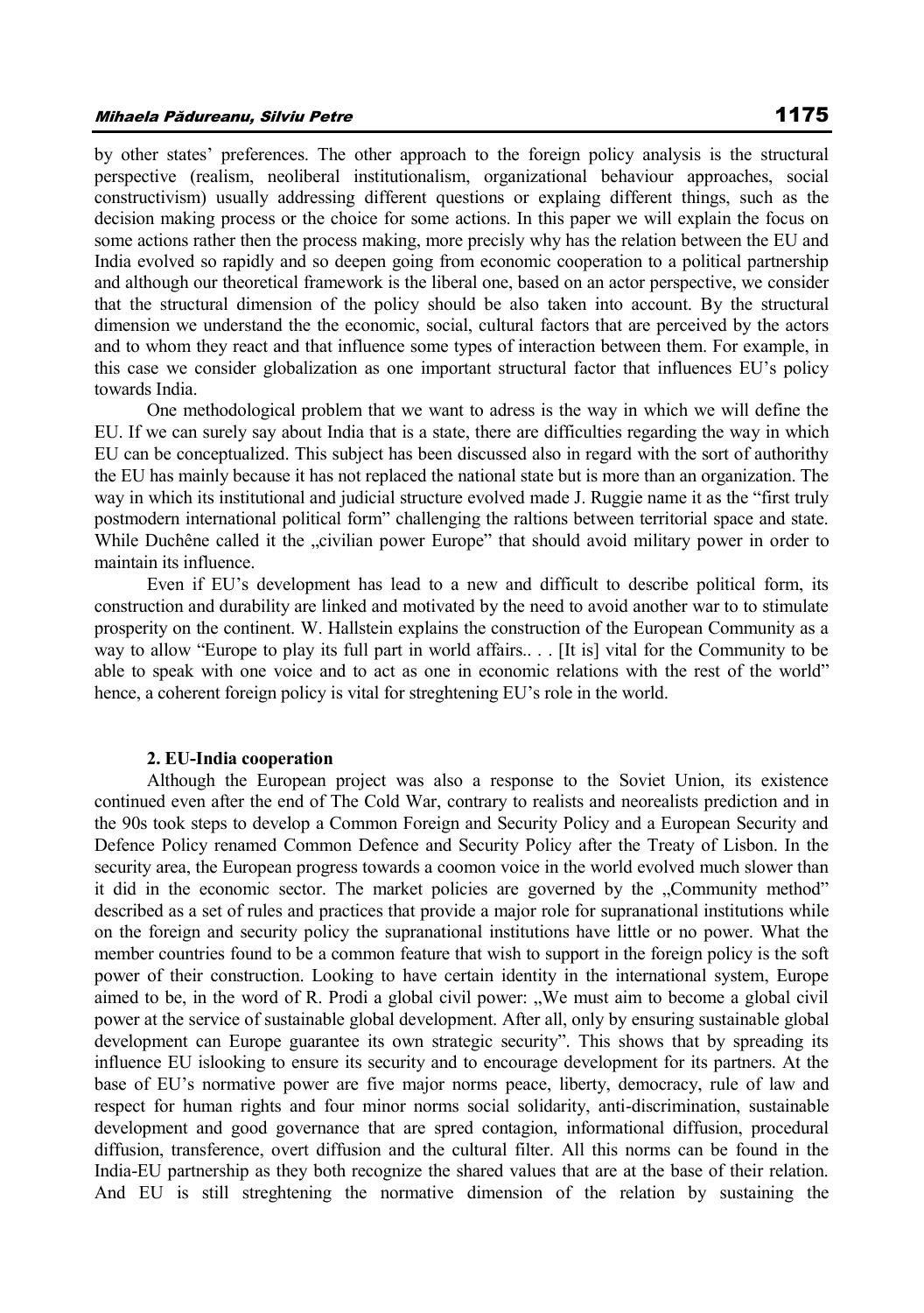implementation of these norms in the institutional framework between them. If EU apperas more like a normative power looking for its own place, India is considered to be a *status-quo* power which does not wish to expand its power.

An important form of institutional cooperation has been established since the India-EU Summit that took place in 2000 in Lisbon when they reafffirmed that "based on the shared universal values of democracy and the respect for human rights, rule of law and fundamental freedoms, stress our commitment to promote socio-economic development and prosperity, as well as international peace, stability and security" and EU considers India as the "warrant of stability in the chronically unstable South Asian region". The EU-India Joint Action Plan set in 2005 and reviwed in 2008 mentiones the main areas of cooperation for them: promoting peace and comprehensive security, promoting sustainable development, promoting research and technology, promoting people-to-people contacts and cultural exchanges.

The shared values and norms between them and the role of stabilizer that the India has in South-East Asia represent important incentives to keep on developing the partnership. As democracies attached to the the market economiy, they are improving the economic trade by opening in 2007 the disscussions for signing the *Free Trade Agreement.* EU is India's biggest trading partner with a total amount of trade in goods of 86 million euros in 2010 and this sum increased in 2011 with 20%. The biggest exporters were Germany, Belgium and Great Britain with 60% of exports to India. India accounts for 2.6% of the EU's total exports and 2.2% of the EU's total imports and if the trade agreement is signed the trade could double to 155 billion euros by 2015. This means that economic cooperation has developed in a very complex way and that the partners are looking to increase their advantages, but there are also points on which they disagree. According to an analysis on the FTA impact on India published in March 2010, it seems that India is unwilling to include the norms mentioned in the chapter *Trade and Sustainable Development*, the whole chapter more precisely because it requires measures to protect the enviroment and to protect children form labour. The economic relation has a great potential and can became a motivation for continuing to deepen their partnership.

Although India has benefited from aid from the EU, this donor-beneficiary relation has begun to transform to a partership and India's own growing economy will put further demands on the Asian power making it more willing to become independent. Even if we consider India to be a status-quo power, its role is more important now than it was ten years ago. Still India needs to find answers to problems like poverty, access to education and health care. The latest Country Strategy Paper for India 2007-2013 is defined as a transition paper that will move the relation from assitance for development to actors' economic cooperation and to reduce actions while also supporting the implementation of the *Millennium Development Goals* and *the EU-India Action Plan*. At the last EU-India Summit in February 2012, the President of the European Council Herman Van Rompuy mentioned that this Summit will offer the possibility to streghten their relation and to develop the political dimension of their colaboration and that the "increased cooperation between India and the EU can make a difference for the security and the prosperity of our continents". EU and India cooperate on research and inovation programmes and they signed the *EU-India Joint Declaration on Research and Innovation Cooperation* based on the *"Innovation Union"* document for EU and the *"Decade of Innovation"* paper for India. These documents describe the following common threats for which solutions are needed: climate change, energy security, water, resources, demography, security, natural disaster management, sustainable trasnport and mobility, health and combating diseases.

Regarding cooperation on security problems it has been established that at the bilateral level will be held consultations regarding threats like terrorism, cybercrime and piracy, regional issues like the need for a stable Afghanistan, a democratic Pakistan, the importance of regional integration and closer cooperation in South Asia and global issues: the international economic situation, poverty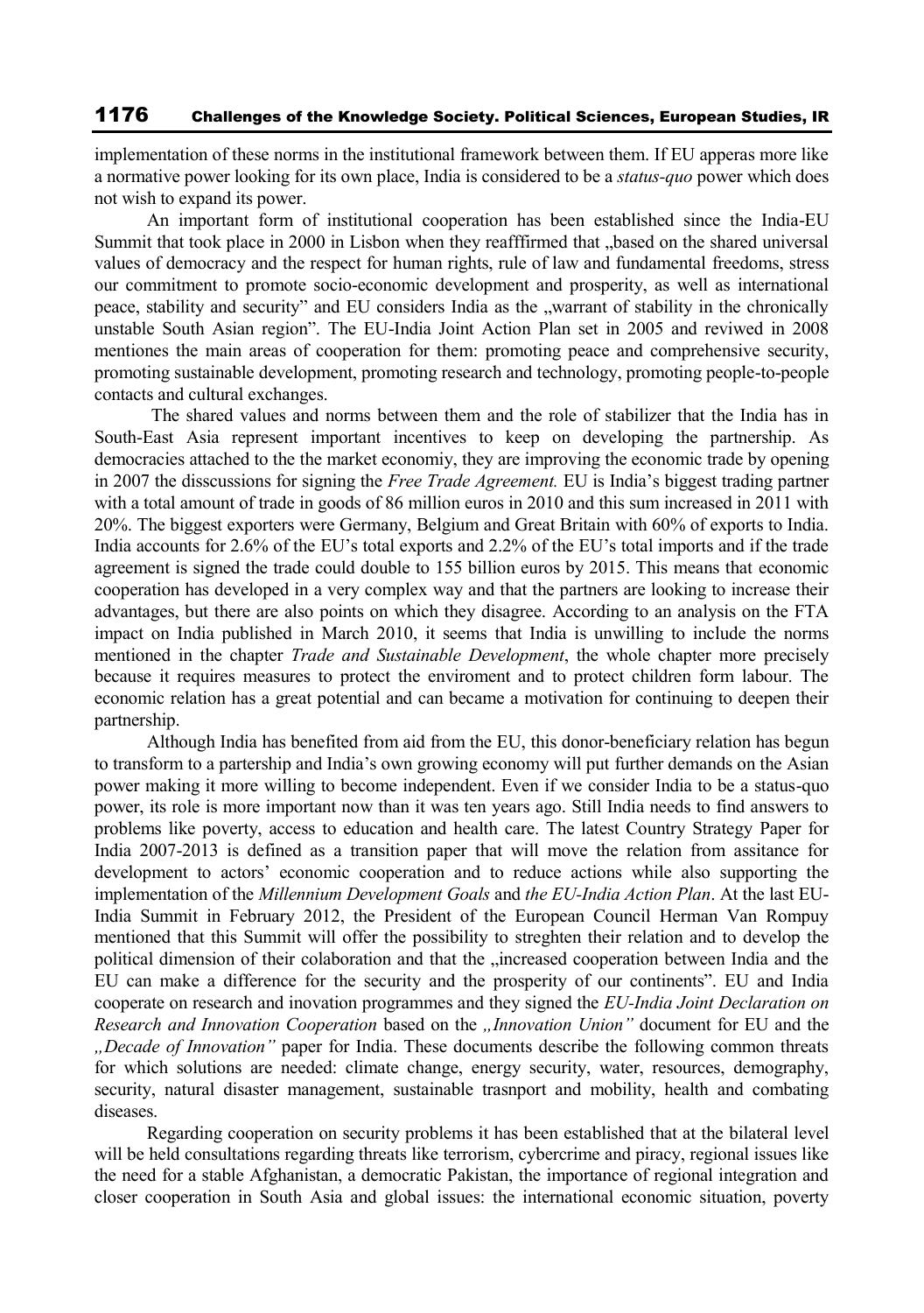eradication, the need for sustainable development, climate change, the Iranian nuclear issue. They also sustain multilateral solutions for this problems and a more institutionalized framework for South Asia, although the Security Council Reform is an important topic for India.

EU and India have a commun approach to the world affairs' current status and this has contributed to an increased cooperation in the security sector. As EU is constructing its global image in the international system, its valus and norms are the tools to legitimate to its actions.

#### **What does it takeso long for an EU-India free trade agreement?**

In 2010 New Delhi and Brussels agreed to sign a free trade agreement which hailed the promise to boost mutual exchange to over 100 billion dollars/year. We are three years away from 2010 and an FTA is still mirred in the quagmire of diplomatic details. In order to answer this dilemma we must drill deeper into the democratic mechanisms and capture the tangou between politics and economics.

It seems to be a self-evident truth the link between democracy and free-trade. The liberal creed envisages an international environment where both domestic and external relations are regulated by transparent and representative institutions. However reality is heterodox vis-a-vis theory. Many times people demand social safety nets. In response governments issue protectionist regulations designed to foster internal growth and halt foreign business considered toxic to national interest. As an ironic contrast history display several examples of state-led liberalisation measures enacted by authoritarian regimes such as Pinochet's Chile or the postMaoist China.<sup>1</sup> Those sample tend to spurr the idea that sometimes democracy and free-trade collide and only strong leaders can push pro-business disregarding social costs and public protests.

According to Kevin O'Rourke one cannot infer a simple, predictable correlation between democracy and free trade inclinations. Financial power, GDP per capita, the status and solidity of working class are factors moulding the political economy adopted by governments.<sup>2</sup>

Torsten Persson follows a more institutional approach and distinguishes between majoritarian and proportional democracy vis-a-vis trade liberalisation. According to Person in majoritarian regimes public debate colludes to adopting market friendly stances while proportional settings tend to privilege social safety nets and protectionism.<sup>3</sup>

Its is probably fair to say that, regardless of domestic colors or regime, each state purses its interest in a rational manner, aiming to extract the best opportunities from the global economy and at the same time preserving sensitive industries and vulnerable social classes or underachieving branches of economy. In this respect the European Commission warned about a protectionist wave sweeping global economy in 2012. On the other side of the coin, the same European architecture strives to insulate its farmers from cheap competition with developing regions such as Sub-Saharian Africa.<sup>4</sup> To turn the rhetoric the other way around, Zhang Yansheng, Secretary General of the

<sup>1</sup> Kevin O'Rourke, "Democracy and Protectionism", *Institute for International Integration Studies*, No.191 (December 2006): 1.

<sup>2</sup> *Ibidem*, 3; 19.

<sup>3</sup> Torsten, Persson "Forms of Democracy, Policy and Economic Development," CEPR Discussion Papers 4938, C.E.P.R. Discussion Papers, (2005).

**<sup>4</sup>** Alexander de Ville, EU trade plans will increase protectionism and hinder development, Institute of Economic Affairs, 23 August 2012. Accesed 5 January 2013, http://www.iea.org.uk/blog/eu-trade-plans-will-increaseprotectionism-and-hinder-development.

EU is not alone in this stance. Across the ocean, United States joins in the belief that economic firewalls are needed to protect national production against foreign competitiros. One of the favorite topics in the last campaign for presdency was China's rogue behavior in property rights. Pundits and politicians alike accuse Beijing for playing an alleged double crossing game: it wants to be a part of WTO but at the same time practices industrial theft.

Apart from governments, several executives have expresse their friendly attitude towards protectionist measure in certain sectors. Rachel King, "GE Survey: Protectionism at Odds with Innovation".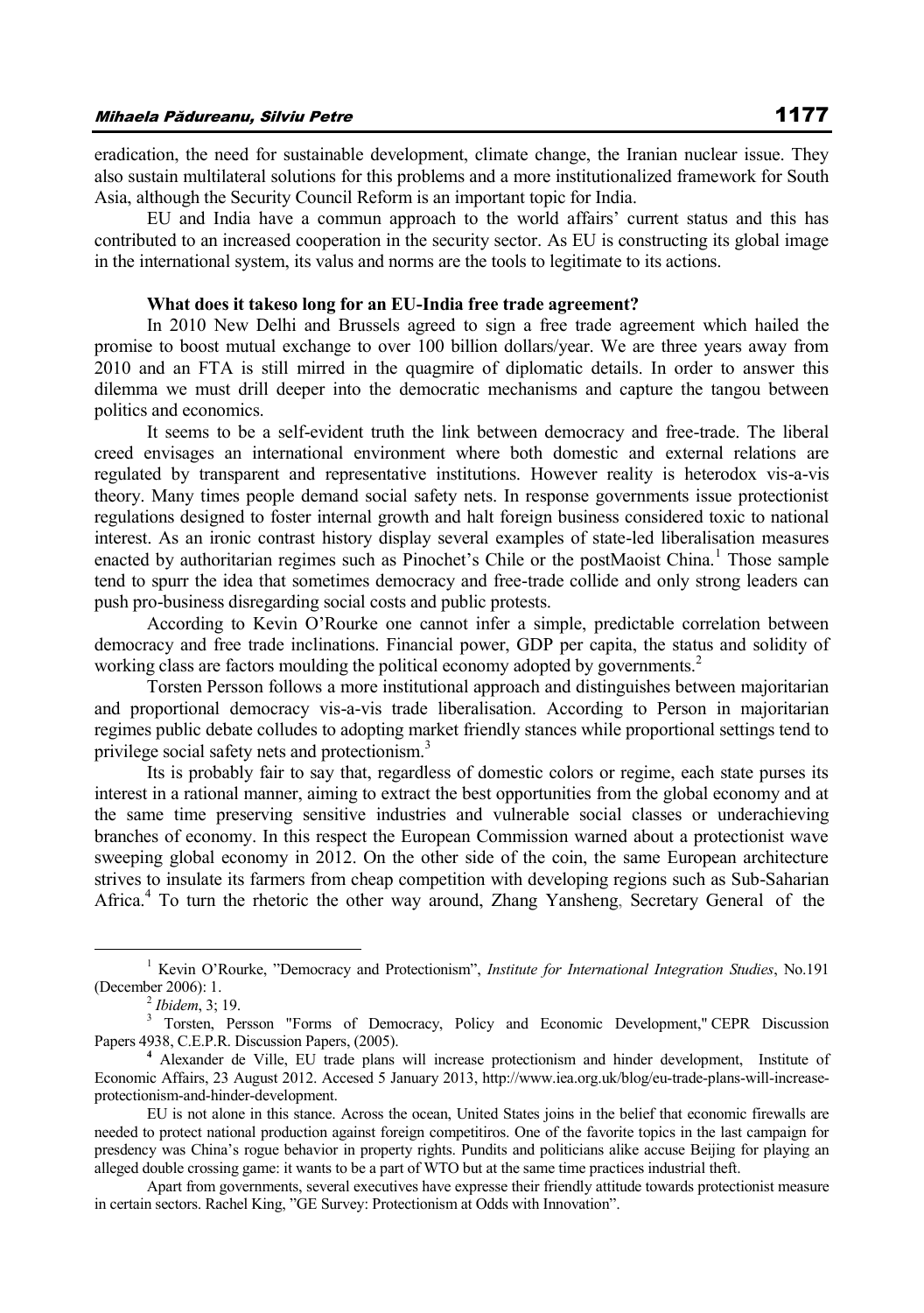Academic Committee of the National Developmentand Reform Commission advised UE leaders not to compete against China in labor intensive domains like textiles and instead concentrate on improving the high-technology skills indispensable to an information society.<sup>5</sup>

At the other side of Eurasia, India experiment with independence made protectionism a cornerstone of democracy itself. The spinning wheel on the Indian flag did not represent a symbol of industrial modernity as the Soviet sickle&hammer. It was instead a Ghandian icon of an agricultural Weltanshaung which annexed economic needs to spiritual redemption and not material welfare. For decades Indian political economy stubbornly suppressed private initiative. The collapse of Soviet bloc delegitimised socialism in India as well.<sup>6</sup> Facing an overall collapse early 1990s, New Delhi accepted to make a volte face and open its gate to liberalization. Nonetheless, given India's million living undr the poverty line marketisation remains a taboo or even a bete noire in certain areas.

Bellow we have a chart representing the overall globalization index, also known as KOF Globalization Index. It was created in and the research is organised in three different strands: politics; economics; society. Among indices and variables : flows trade (percent of GDP); foreign direct investment, stocks (percent of GDP); portfolio investment (percent of GDP); personal contact telephone traffic; transfers (percent of GDP); international tourism; foreign population (percent of total population); information flows Internet users (per 1000 people) etc.<sup>7</sup>

*The Wall Street Journal*, 2013. Accesed 28 February 2013, http://blogs.wsj.com/cio/2013/01/17/ge-surveyprotectionism-at-odds-with-innovation/.

Siobhan Gorman, "China Tech Giant Under Fire. Congressional Probe Says Huawei Poses National-Security Threat to the U.S.", *The Wall Street Journal*, October 8, 2012.

**<sup>5</sup>** Uking Sun, "China worried about EU trade protectionism", *China Daily*, June 1, 2012. Accesed 5 January 2012, http://www.chinadaily.com.cn/china/2012cneuforum/2012-06/01/content\_15452942.htm.

<sup>6</sup> Nandan Nikelani, *Imagining India. Ideas for the New Century*, (London: Penguin Books, 2008).

<sup>7</sup> Axel Dreher,"Does Globalization Affect Growth? Empirical Evidence from a new Index", *Applied Economics* 38, 10 (2006): 1091-1110.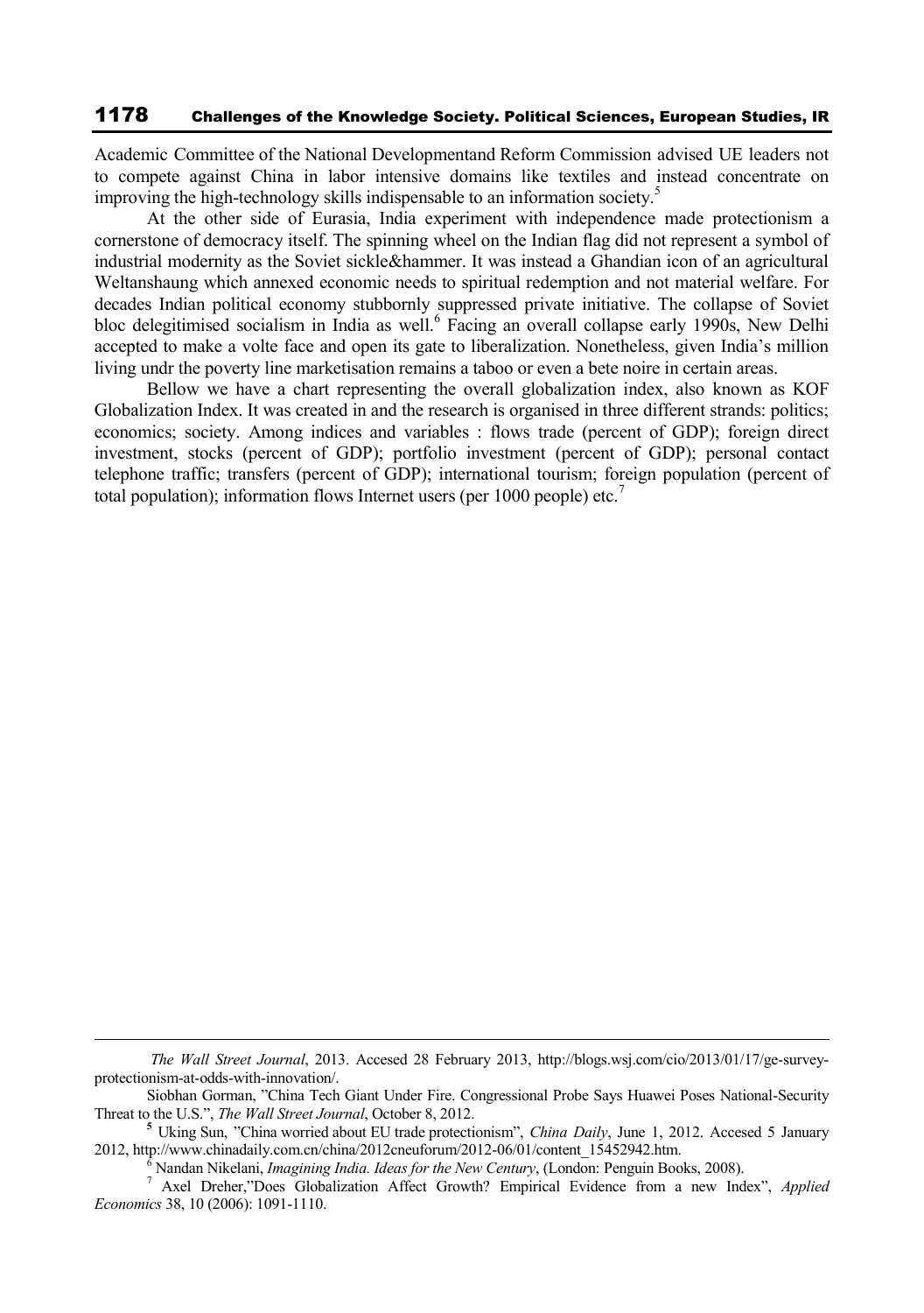

**Source:** KOF Index of Globalization: http://globalization.kof.ethz.ch/map/#

[Accesed 23 February 2013]

If we count the rankings for 2012 we see that top ten is mostly populated with European countries (and Asian tigers) while India is somewhere bellow the 100th place.<sup>8</sup>

If we take into account another index, namely Open Market Index we notice a more nuanced picture: members of European Union are scattered across the whole list.

(Hong Kong #1; Singapore #2; Luxembourg #3; United Arab Emirates #4; Belgium #5;

The Netherlands #6; Ireland #7; Switzerland #8; Estonia #9; Denmark #10; Sweden #11 Slovak Republic #12;..France #28; Poland #33; Romania #34).

It is true that India's place (ranked #66) reflects the persistence of red tape, but at the same time EU as a whole remains a hotchpotch of richer and poorer regions with different economic needs<sup>9</sup>

Summing all the things said above, we may coclude that a free trade agreement between EU and India sould be judged on a two level basis. In both entities we have a globalized urban class with higher education, connected to the latest technology sitting above marginal communities for whom globalization remains a possibility more than a reality.

#### **Westphalian paradigms and collective security in Indo-European security designs**

As India judges its security interests still within a Westphalian paradigm Brussels does seems to play a role much beyond diplomatic symbolism.<sup>10</sup> Although the European capital is bypassed by

<sup>8</sup> *Idem.*

<sup>9</sup> K. Michael Finger, ICC Open Markets Index 2011, p.17.

Accesed 22 February 2013, http://www.iccrf.org/sites/default/files/docs/2011/12/OpenMarketsIndex\_ FINAL102711.pdf.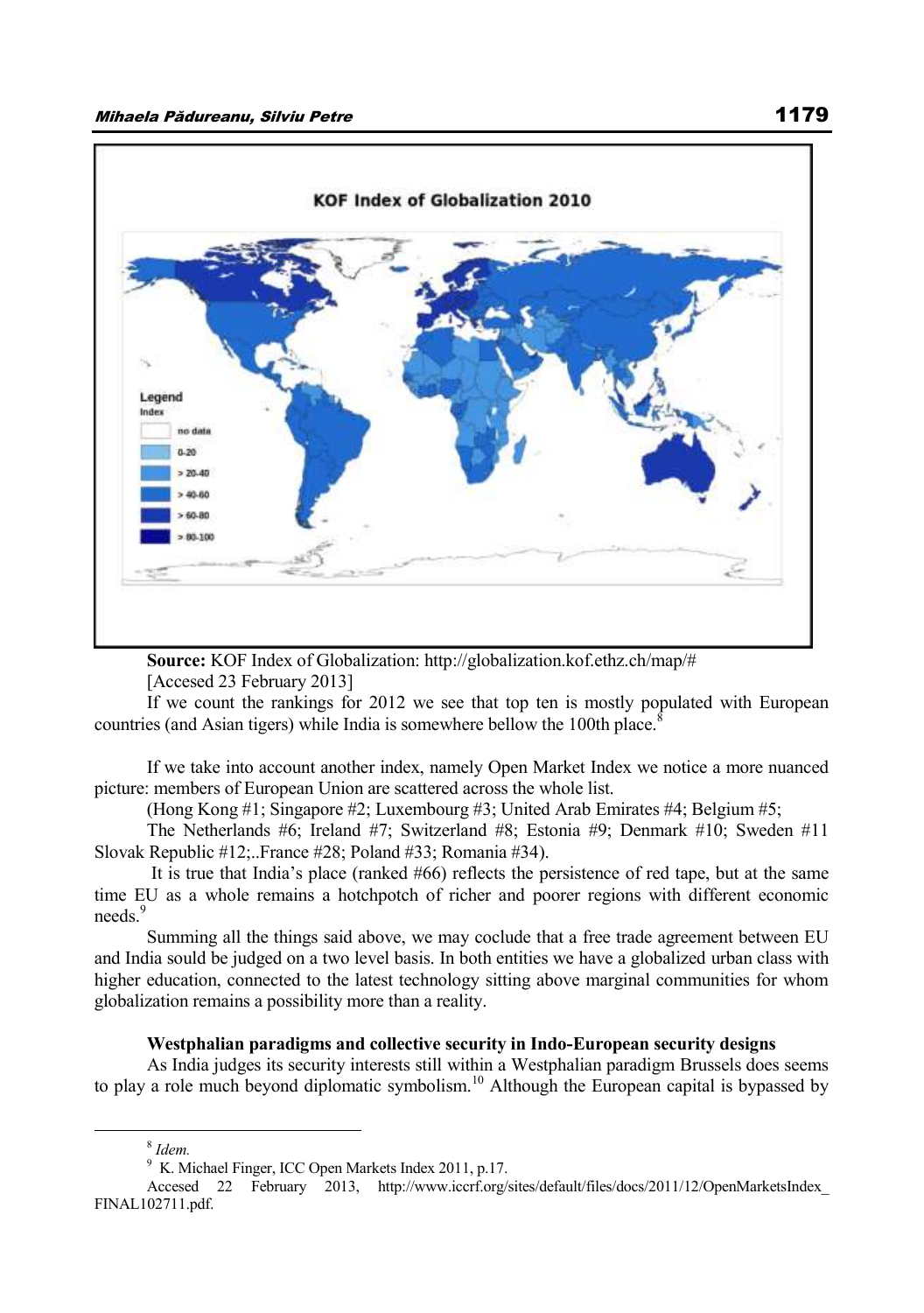New Delhi one gets a very different picture studying bilateral security cooperation between India and different European countries.

During the Cold War India's defence cooperation towards different nations reflected its position on the Eurasian chessboard as well as its commitment towards Non-Alignment, according to Kanwal Sibal, former Foreign Secretary of India.<sup>11</sup>

Initially crafted for the military needs of the British Empire, the armed forces of an independent India would need foreign equipment. Jawaharlal Nehru's grand vision for his country was a blend of Ghandian anti-modernist pacifism and the craving for mdernity, heavily influenced by the Soviet model. Thus, India's foreign policy, both in Nehru's years and afterwards tried to blend the effort towards strengthening the values of UN Charter, achieving dezarmament, especially at the nuclear level with a more realist back-up plan to have a respected hard power as a bargaining chip. Three were and remain the components of the Indian defence cooperation pattern:

- 1) indigenization: meaning the aim of Indian industry to achieve technological autarchy;
- 2) relying on traditional trustworthy partners such as Russia, United Kingdom and France;

3) diversifying the supply horizon with new players according to New Delhi's economic or strategical interests: United States, Israel, Germany, Sweden, Spain, the Czech Republic, Poland.<sup>12</sup>

One supplementary remark has to be noted down: India's cooperation with Western countries has to take into account the deepening and gradual maturing of the Europen Union. Thus one has to talk about a pure bilateral phase prior to 1990 and a composite bilateral phase hailing the birth of a European military industrial complex.

A. Devolution of the British influence and the searching for new partners

Although India gained its independence in 1947 it did not severed the relationship with the British completely. Actually until April 1958 the Indian navy was headed by a British. Overall the Indian armed forces were of British craft: Centurion tanks, Vampires, Canberra, Hunter and Gnat aircraft, and Leander class frigates. However, the enmity with Pakistan as well as Cold War politics widened some distance in the Anglo-Indian relationship.<sup>13</sup>

India's first defence contractors took place in the 1950s but the real military build-up coincided with the end of the non-Alignment honeymoon. Nehruvian diplomacy was based on two premisis: the regional Sino-Indian affinity and, on the broader stage on the syndicalization of Third World's independent states against the superpowers of the North: United States and the Soviet Russia. When China defeated India in 1962 and India won the upper hand against Pakistan in 1965, the political elites from New Delhi realised that multilateralism alone would not suffice.

Apart from Soviet technology, Indians pursued the French connection as Gaullist France was using military diplomacy as a means to make friends in a postcolonial environment. Thus India acquired its French Ouragan, Mystere and Alize<sup>14</sup> fighter jets during the '50 and '60s along with licenses for the Alouette and Lama helicopters during the 1970s.

<sup>&</sup>lt;sup>10</sup> In the words of Rajendra Jain, professor at J.Nehru University: "the post-modern Europe is of marginal importance to us in security issues." Madhavi Basin, The EU-India Partnership: Strategic Alliance or Political Convenience? in Anjali Ghosh,Tridib Chakraborti, Anyndio Jyioti Majumda, Shibashis Chattarjee, *India's Foreign Policy*, (New Delhi: Pearson Education India, 2009), 226-225, esp.218.

**<sup>11</sup>** Kanwal Sibal, "India's defence ties with Europe", Indian Defence Review, 09 Aug , 2012. Accesed 20 February 2013, http://www.indiandefencereview.com/news/indias-defence-ties-with-europe/.

<sup>&</sup>lt;sup>12</sup> See also Ambassador Ronen Sen's speech at a gathering of the Institute for Defence Studies and Analyses in April 2011. India's Defence Cooperation with its major traditional & New Strategic Partners, April 1, 2011. Accesed 21 February 2013, http://www.idsa.in/keyspeeches/AmbassadorRonenSen.

<sup>&</sup>quot;Of defence and defensiveness", *The Indian Express*, Apr 04 2011. Accesd February 21, 2013, http://www.indianexpress.com/news/of-defence-and-defensiveness/771118/0.

<sup>&</sup>lt;sup>13</sup> Kanwal Sibal, "India's defence ties with Europe".

<sup>&</sup>lt;sup>14</sup> On 25 June 1953, India ordered 71 Ouragans. They started arriving that year with deliveries being completed in 1954. Another 33 Ouragans have bee ordered in 1957. They were used against anti-government riots in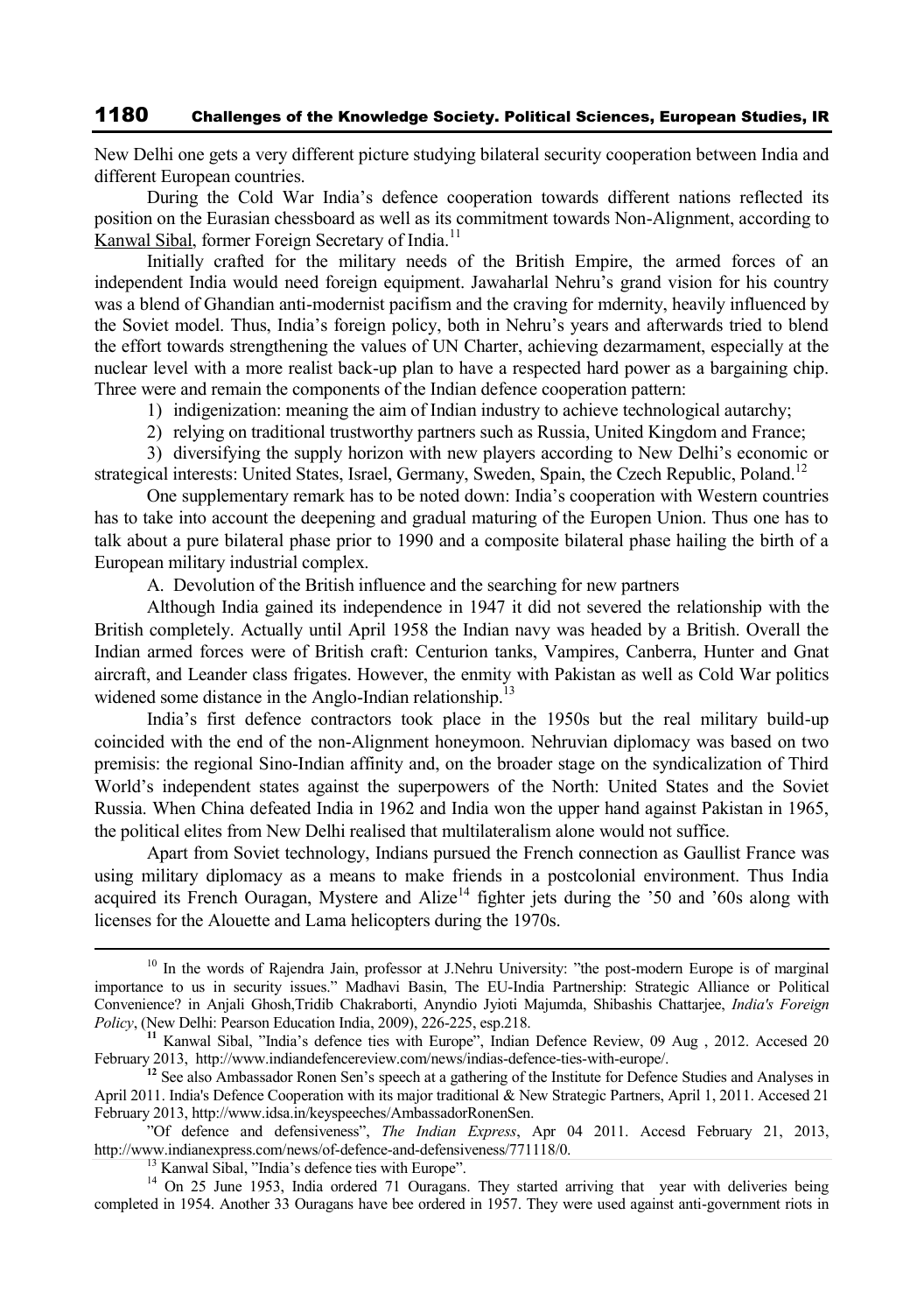In 1979, when India ordering around 130 aircraft Anglo-French Jaguar aircraft, with licence production and transfer of technology as part of the package, the British made a sizable come-back into the Indian market.<sup>15</sup>

With the West Germans India managed to complete the acquisiton of Dornier submarines, especially after the 1971 conflict with Pakistan.<sup>16</sup>

The end of the Cold War, late '80s was not quite the finest hour of Indian defence and military history. The overall collapse of the economy, following the overall crisis of the dirijist model,<sup>17</sup> the engagement in Sri Lanka, the death of Indira Ghandi and of her son, Rajiv in 1991 were completed by the Bofors scandal (1987). Early 1980s Indian Army decided to renew its stock of artillery so it launched a bid to which several high profile companies from West along with USSR responded. In 1986 the Swedish Bofors was shortlisted and won the auction along eight a contract 1,25 bld\$ worth. A year later, on April 16, 1987 a Swedish radio talked about alleged bribery to Indian officials in order to scheme auction. One name was Wineshvar Nath Chadda, an international peddler for international pharmaceutical firms turned to defence business. It was discovered that Chadda had connections with an Italian firm and an Austrian bank and that his money were filtered through a Ponzi scheme involving Swiss accounts. In India the case was taken up by Chitra Subramaniam, a journalist working for The Hindu.<sup>18</sup> The result was an immense scandal tarnishing the name of Rajiv Ghandi. Although all the suspects were acquitted the event took a heavy toll on Congress' chances in the 1989 national elections.<sup>19</sup>

B. The allurement of the European defence industrial complex

Charles Tilly's dictum that war makes the state and the state makes war is also valid for the post1945 European community. During the Cold War Europe's weary nations relied on American defence while the spectre of mutually assured destruction remained a constant reminder for the heavy price industrial modernity must be willing to pay. As industrial potential reinvigorated itself, European governments rebuilt their security capabilities but with little to moderate success in joint ventures. Whereas the Maastricht and the Amsterdam treaties have set forth a transnational security concern, what really facilitated the birth of a common European military industrial complex was another war, one in their backyard: the Kosovo crisis. It was to be NATO's moral redemption for the failures of the international community as the later had proved idle or ineffective in curbing several genocides during the 1990s.

Assam and Nagaland and in the Sino-India conflict. They were retired in 1965 and replaced with Mystere. Paul Jackson. "Ouragon:Ancestor of Rafale." *Air Enthusiast*, Bromley, Kent, UK: Pilot Press, No. 37, September–December 1988, 15–24, 75–78.

Military Dassault aircraft, MD 450 Ouragan. Accesed 20 February 2013, http://www.dassaultaviation.com/en/passion/aircraft/military-dassault-aircraft/md-450-ouragan.html?L=1.

<sup>&</sup>lt;sup>15</sup> Kanwal Sibal, "India's defence ties with Europe".

<sup>16</sup> *Ibidem.*

<sup>17</sup> Silviu Petre, "India si noua politica economică- o privire la 20 de ani distanţă", *Center for East European and Asian Studies* (CSEEA), April 2011. Accesed 25 februay 2013, http://www.cseea.ro/publicatii/view/briefanalysis/india-si-noua-politica-economica-o-privire-la-20-de-ani-distanta.

<sup>&</sup>lt;sup>18</sup> Subramaniam's resigning from the Hindu under political pressure was a proof in itself that the whole affair has substance and was more than an artificial media creation. On the other hand, Rajiv Ghandi's statement that Bofors had not paid any commissions had been proved false. **Vir Sanghvi, "**Bofors' ghosts", *Rediff*, September 23, 1999. Accesed 9 December 2012, http://www.rediff.com/news/1999/sep/23vir.htm.

<sup>19</sup> M. L. Ahuja, *Electoral Politics and General Elections in India, 1952-1998***,** (New Delhi**:** Mittal Publications, 1998), 221.

R. T. Naylor, *Patriots and Profiteers: Economic Warfare, Embargo Busting, and State-Sponsored Crime***. (Canada, Toronto:** McGill-Queen's Press – MQUP, 2008), 260-262.

Stephen P. Cohen, Sunil Dasgupta, *Arming without Aiming: India's Military Modernization*, ( Washington: The Brookings Institution, 2010), 37.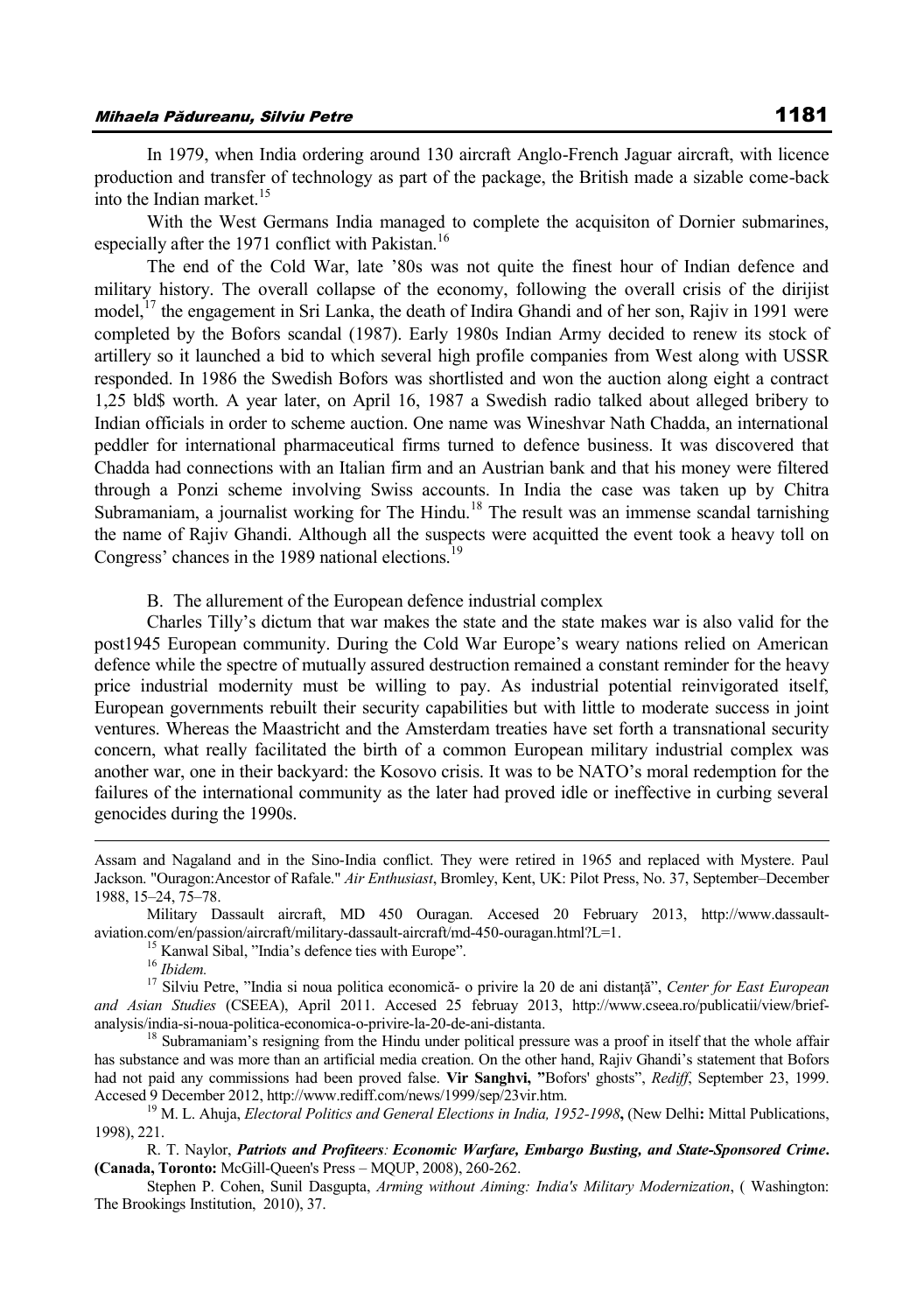The birth of a European CMI should be seen in double perspective: both as a top-down measure and as a upstream pressure coming from the defence lobby.

A short political history for such process can be abbreviated as follows:

**1992-** The Petersberg Tasks decides that Western European Union should channel its resources

towards peacekeeping and managing crisis stemming from failing states

**1997** (June) Amsterdam Treaty signed, EU military capability to be introduced in European Security and Defence Policy (ESDP)

**1998**- The Declaration from Saint Malo authored by British Prime Minister and French

President Jacques Chirac shows the need for an autonomous European defence architecture within NATO

**1999** (June) Amsterdam Treaty enters into force

**1999** (October) Javier Solana is appointed as the EU's High Representative for common foreign and security policy (CSFP) and head of the Council of the European Union

**1999** (Dec.) EU agrees on creation of 50-60,000 Rapid Reaction Force

**2001** (Feb.) Nice Treaty signed, EU "crisis management" capability to be introduced under EDSP

**2001** (June) EU Military Staff is declared operational

**2001** (July) European Advisory Group on aerospace is created

**2002** (July) EU "Strategic Aerospace Review for the 21st century" (the "STAR 21"report) published

**2003** (Jan.) First EU crisis management mission, to Bosnia-Herzogovina

**2003** (Feb.) Nice Treaty enters into force

**2003** (March) First EU military deployment, to Macedonia

**2003** (Oct.) EU convenes Group of Personalities (GoP)

**2003** (Dec.) EU Security Strategy adopted

**2004** (March) GoP report: "Research for a secure Europe" published

**2004** (June) EU constitution signed, commits member states to progressive improvements in military

capability

**2004** (July) EU Defence Agency agreed with Javier Solana as its first director<sup>20</sup>

**2006** (January) The EU Gendarmerie Force (EGF) is launched.<sup>21</sup>

For the worldwide postCold War military industrial complex the peace dividend meant a base figure in business as arms sales begun to fall from 1987 only to start rising again in 1998. In 2004 it was estimated that world military spending accounted for 2,6% of world gross domestic product or 162\$ per capita. Late 2000s world wide military spending approached Cold War numbers.<sup>22</sup>

Another factor affecting the dynamics of defence industry is the growing costs of production for military equipment as a function of increasing technological complexitity. It is quite known Norman Augustine's saying that in 2054 United States armed force will be able to maintain only one jet and afterwards, as costs follow their exponential trend the effort to assemble one single plane should consume the entire American bugdet. Whether Augustine's predictions are exaggerate or no, the growing price of defence paraphernalia as become an established fact.<sup>23</sup> In order to cope with

<sup>&</sup>lt;sup>20</sup> Ben Hayes, Max Rowlands, "Arming Big Brother. The EU's Security Research Programme", Transnational Institute, TNI Briefing Series, No. 2006/1, 5.

<sup>21</sup> *Ibidem*, p.9.

 $^{22}$  Ben Hayes, Max Rowlands, "Arming Big Brother", 3.

<sup>&</sup>lt;sup>23</sup> U.S. Congress, Office of Technology Assessment, Holding the Edge: Maintaining the Defense Technology Base, OTA-ISC-420 (Washington, DC: U.S. Government Printing Office, April 1989), 131.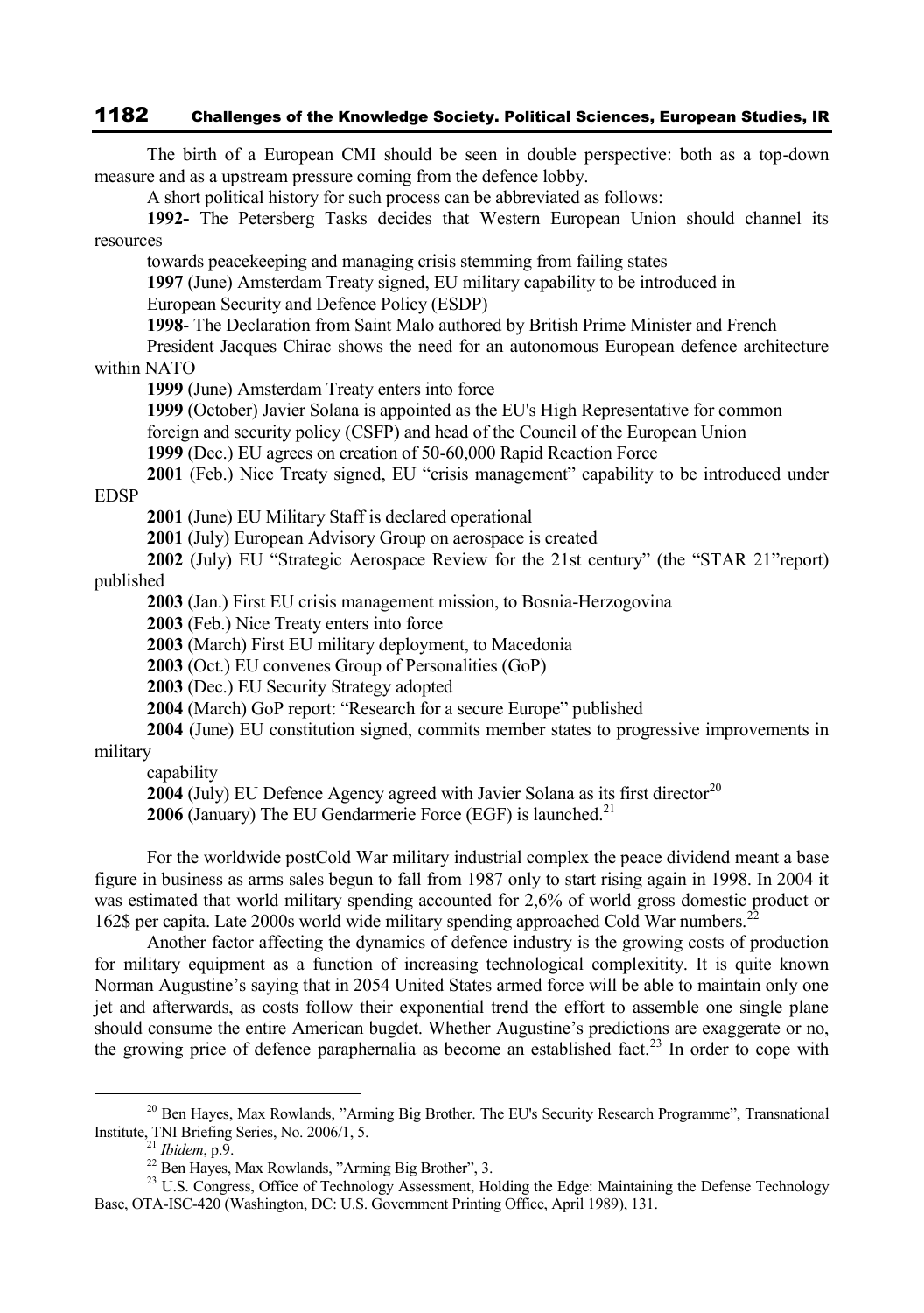such dynamics American defence market has witnessed wave of successive mergers and acquisitions during the  $1990s.<sup>24</sup>$ 



To cope up with the competition the European defence industrial base plunged into realignments similar to Medieval dynastic marriages.

Late '90s, when Tony Blair and Jacques Chirac agreed to the Declaration of Saint Malo, Daimler Chrysler Aerospace (Dasa), British Aerospace (BAE) and Aerospatiale-Matra (Italy) were planned to unite in what should have become European Aerospace and Defence Company (EADC). The blueprint was abandoned and British Aerospace merged with GEC Marconi giving into BAE Systems- today world's second weapons producer. The remaining actors, namely DASA, Aérospatiale-Matra and Construcciones Aeronáuticas SA (CASA) melted into EADS: European Aeronautic Defence and Space Company.<sup>25</sup>

Similar arrangments, but on a smaller scale happened also at the national level. For example in Germany, out of seven important defence players in 1997, only two remained during middle 2000s.

## Bridging the gap with private sector

 $\overline{a}$ 

The American security build-up in the aftermath of 9/11 rolled the dice for the European defence complex as well. In july 2002 Javier Solana teamed-up with a series of European Commisars, European MPs and high-profile personalities from industry to write a report called Strategic Aerospace Review for the 21st century, or STAR 21. Seen as controversial by outsiders, the report stressed the importance of purring massive investments in aerospace and security research.

*<sup>&</sup>quot;Defence spending in a time of austerity. The chronic problem of exorbitantly expensive weapons is becoming acute", The Economist, Aug 26th 2010. Accesed 21 February 2013, http://www.economist.com/node/16886851.*

*<sup>24</sup> "An industry reinvents itself: America's defence companies are turning dual-purpose", The Economist, July 18th 2002. Accesed 21 February 2013, http://www.economist.com/node/1223580.*

<sup>&</sup>lt;sup>25</sup> Jürgen Wagner, "The EU As a Driving Force of Armament Pressure In Terms of Arms Build-Up, War

Chests, and a Military-Industrial Complex for the World Power Europe", Informationsstelle Militarisierung (IMI), *Politics and Society*, (Nov.2012) 40-45.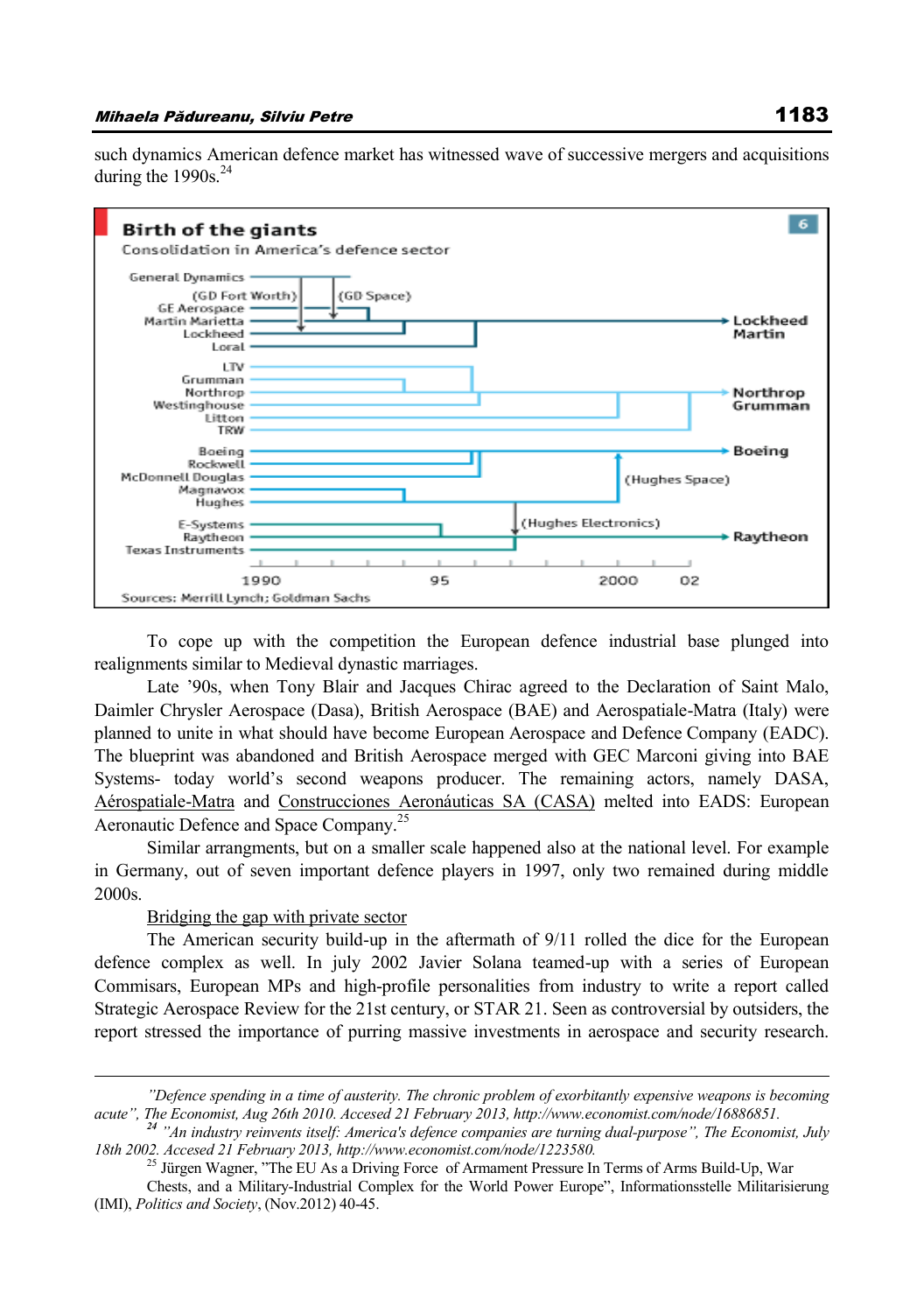Amongst those who served as fulcrum between politics and economics were representatives of the most important European defence companies: Jean-Paul Béchat, Chairman & CEO SNECMA; Manfred Bischoff, Co-chairman EADS; Sir Richard Evans, Chairman BAE Systems; Jean-Luc Lagardère, Co-chairman EADS; Alberto Lina, President & CEO Finmeccanica; Denis Ranque, Chairman & CEO THALES; Sir Ralph Robins, Chairman Rolls-Royce.<sup>26</sup>

Another 2002 document: the Strategic Research Agenda for aeronautics released by the

Advisory Council for Aeronautics in Europe (ACARE) warned about the perils of remaining behind US technological advance.<sup>27</sup> In March 2003 a communique issued by the European Commission: 'Towards an EU Defence Equipment Policy'<sup>28</sup> predated the European Security Strategy as manifest papers in this regard.

A symbiosys between Brussels and defence industry cannot be possible on long term without the lobby agencies.<sup>29</sup> The most important of them is considered to be ASD – the Aerospace and Defence industries Association of Europe created after the merger of the European Defence Industries Group, the European Association of Aerospace Industries and Eurospace, the Association of European Space Industry. ASD's first three chairmen were Mike Turner, a CEO at BAE Systems, Pier FrancescoGuarguaglini, Chairman and CEO of Finmeccanica and the current ASD chair, Thomas Enders, CEO of EADS<sup>30</sup>

## **Raffale multirol-jet as a litmus test for an (Indo)-European single defence market**

In January 2012 it was announced that Raffale-Dasault from France has been shortlisted as the winner of India's bid for a new multirol jet.<sup>31</sup> The process begun in 2007 when India decided to renew its aging fleet of military jets and started an international auction. After several preliminaries the menu was reduced to only a few major players: two American options: -> Boeing F/A-18 Super Hornet and Lokheed Martin's F-18; Dassault Rafale from France; Eurofighter; Swedish Saab and Russian MIG-35 Mikoyan. Rafale's victory was seen with mixed colors. For some American voices such as Admiral Mike Mullen, India's choice was foolish vis-a-vis the Washington-New Delhi strategic partnership. Over the Atlantic, in a crisis ridden European Union Rafale's triumph over Eurofighter Typhoon signaled the preeminence of national solutions over communitarian ones.<sup>32</sup> In France itself, the public opinion backfired against President's Sarkozy scheme to sell a very expensive plane at a dumping price in order to secure the bid and possibly gain for himself another five-year term.

However if one chooses to look beneath the skin of media clichees and judge things in long durée will see a slightly different picture. First of all EADS holds 46% of Dassault action, even

<sup>26</sup> Ben Hayes, Max Rowlands, "Arming Big Brother", p.9.

<sup>&</sup>lt;sup>27</sup> Dr. Jocelyn Mawdsley, towards a merger of the european defence and security markets? In Alyson JK Bailes & Sara Depauw (editors), *The EU defence market: balancing effectiveness with responsibility*, (Brussels: Flemish Peace Institute, 2011), 12.

 $28$  Idem.

<sup>&</sup>lt;sup>29</sup> Neculai-Cristian Surubaru, "Machiavelli atotputernic: lobby-ul la Bruxelles și implicațiile recentului scandal de corupţie asupra instituţiilor europene", *Contributors*, mai 13, 2011, Accesed January 15 2013, http://www.contributors.ro/advocacy-public-affairs/machiavelli-atotputernic-lobby-ul-la-bruxelles-si-implicatiilerecentului-scandal-de-coruptie-asupra-institutiilor-europene/.

<sup>30</sup> Ben Hayes, Max Rowlands, "Arming Big Brother", p.9.

<sup>31</sup> Hasnain Kazim, "EADS Loses Massive Contract: India Opts For French Fighter Jets", *Spiegel online*, February 01, 2012. Accesed 21 February 2013, http://www.spiegel.de/international/business/eads-loses-massivecontract-india-opts-for-french-fighter-jets-a-812714.html.

<sup>&</sup>quot;Dassault tops EADS for Indian jet deal", *UPI.com*, Feb. 3, 2012. Accesed 21 February 2013, http://www.upi.com/Business\_News/Security-Industry/2012/02/03/Dassault-tops-EADS-for-Indian-jet-deal/UPI-75091328268600/.

*<sup>32</sup>* Hasnain Kazim, "**EADS Loses Massive Contract: India Opts For French Fighter Jets".**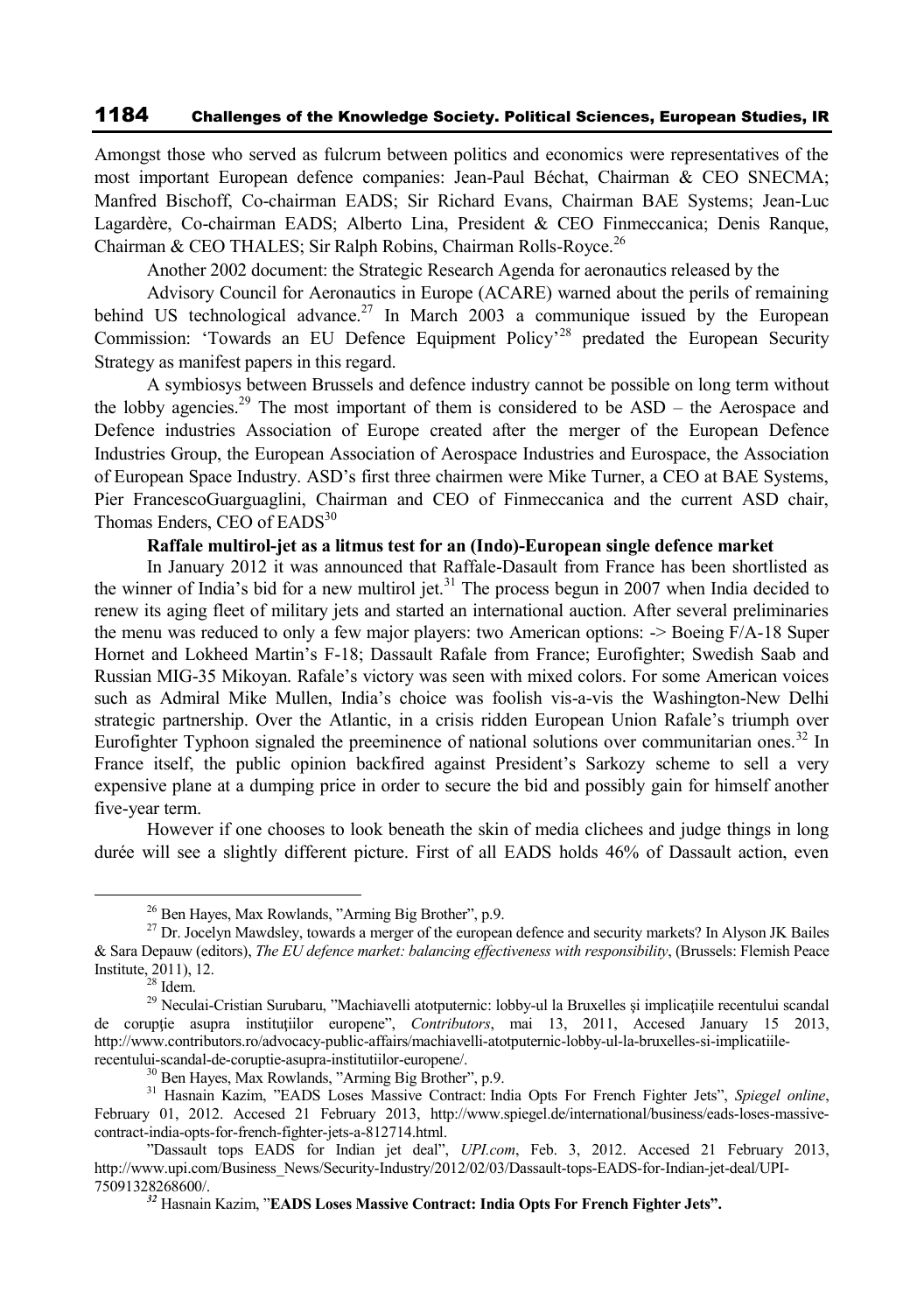## Mihaela Pădureanu, Silviu Petre 1185

 $\overline{a}$ 

though it doesn't have the right to vote in the board of directors. Second, the unexpected victory of Dassault against a more predictable Typhoon one generated a snowballing on the European defence market. Late 2012 EADS and Britsh BAE Systems announced their decision to merge in order to better their chances in competing with the American rival Boeing. If the merger would really take place Dassault should find itself marginalised on the European stage.<sup>33</sup> Third- by choosing Rafale over other existing alternatives India does not give up the other European players. As a testimony of its huge appetite for top-notch military technology New Delhi signed a 700 bld\$ contract with BAE Systems in July 2010. India will receive 57 Hawk Advanced Jet Trainers to be built under the license of HAL, a subsidiary of a larger state-owned company. The engines for the Hawks will be constructed in Bengalore.<sup>34</sup>

## **Sealing bonds: Indo-EUropean naval cooperation**

Defence cooperation between countries wouldn't be complete if confined only to equipment transfers. Joint exercises facilitate know how and socialize values and mentalities. Using a biological metaphor one can say that while technological transfers are the anatomy of military diplomacy and security cooperation, joint exercises are the physiology of the same phenomenon.

In this respect one event is heavily significant. Middle July 2012 eight of India's most important ships have set sailes circumscribing New Delhi tous les azimuts naval ambition. Four of them headed towards Shanghai covering the Eastern part of the Indian Ocean. The other four, namely INS Mumbai, INS Aditya, INS Trishul şi INS Gomti turned the other way around to cover Africa's eastern troubled water only to pass through the choke point of Aden and meet the warm breeze of the Mediterranean Sea. This western fleet commanded by rear-admiral A.R.Karve arrived in the port of Haifa to celebrate 20 years of naval cooperation between India and Israel. Haifa was to be only the middle of the trip as India's four frigates headed towards Marseille, passed by Gibraltar and circumvented the British Isles.

As the global shift of power goes to Pacific, Mediterranean Sea is reinvested with a new strategic meaning. It ceases to be the trampoline for European nation to project their goals into Eurasia and becomes the meeting point for Asian prowess expanding over West's traditional backyard. In India'scase, experiencing Mediterranean hails the maturing of its blue water Navy and, subsequently, the vector of global prestige.

During the first postIndependence decades, India's defence preparations have been crafted to meet threats flooding from the northern and northeastern borders, namely from Pakistan and China.

**<sup>33</sup>** Daniel Michaels and David Gauthier-Villars, "Defense Merger to Push Rival Deals?", *Wall Street Journal*, September 14, 2012. Accesed 22 February 2013, http://online.wsj.com/article/SB1000087239639044443350 4577651722973564622.html.

James Boxell, Giulia Segreti, "EADS and Elisée politics threaten Dassault, Aerospace& Defence", *Financial Times*, September 16, 2012. Accesed 22 February 2013, http://www.ft.com/intl/cms/s/0/76e53564-000d-11e2-a30e-00144feabdc0.html#axzz2M2giD4ug.

Andrea Rothman & **Robert Wall** , "Dassault's Victory in India Cornering EADS-BAE Becomes Boomerang" , *Bloomberg*, **Sep 26, 2012, Accesed 22 february 2013, http://www.bloomberg.com/news/2012-09-25/dassault-svictory-in-india-cornering-eads-bae-becomes-boomerang.html.**

Yves-Marc Le Reour, "La fusion avortée entre EADS et BAE suscitera de nouvelles alliances", *Le Point*, 12/10/2012. Accesed 22 February 2013, http://www.lepoint.fr/economie/la-fusion-avortee-entre-eads-et-bae-susciterade-nouvelles-alliances-12-10-2012-1516161\_28.php.

Vincent Lamigeon**,** "La fusion EADS-BAE aurait tué Dassault", *Challenges*, 17-10-2012**. Acceed 24 February 2013, http://www.challenges.fr/entreprise/20121017.CHA2026/la-fusion-eads-bae-aurait-tuedassault.html.**

Cyril Altmeyer avec Elizabeth Pineau et Tim Hepher, édité par Jean-Michel Bélot**, "**DASSAULT AVIATION : EADS remanie son capital et simplifie sa gouvernance", *Tradingsat*, 5 décembre 2012, http://www.tradingsat.com/dassault-aviation-FR0000121725/actualites/dassault-aviation-eads-remanie-son-capital-etsimplifie-sa-gouvernance-421137.html.

<sup>&</sup>lt;sup>34</sup> Dassault tops EADS for Indian jet deal, UPI.com, Feb. 3, 2012.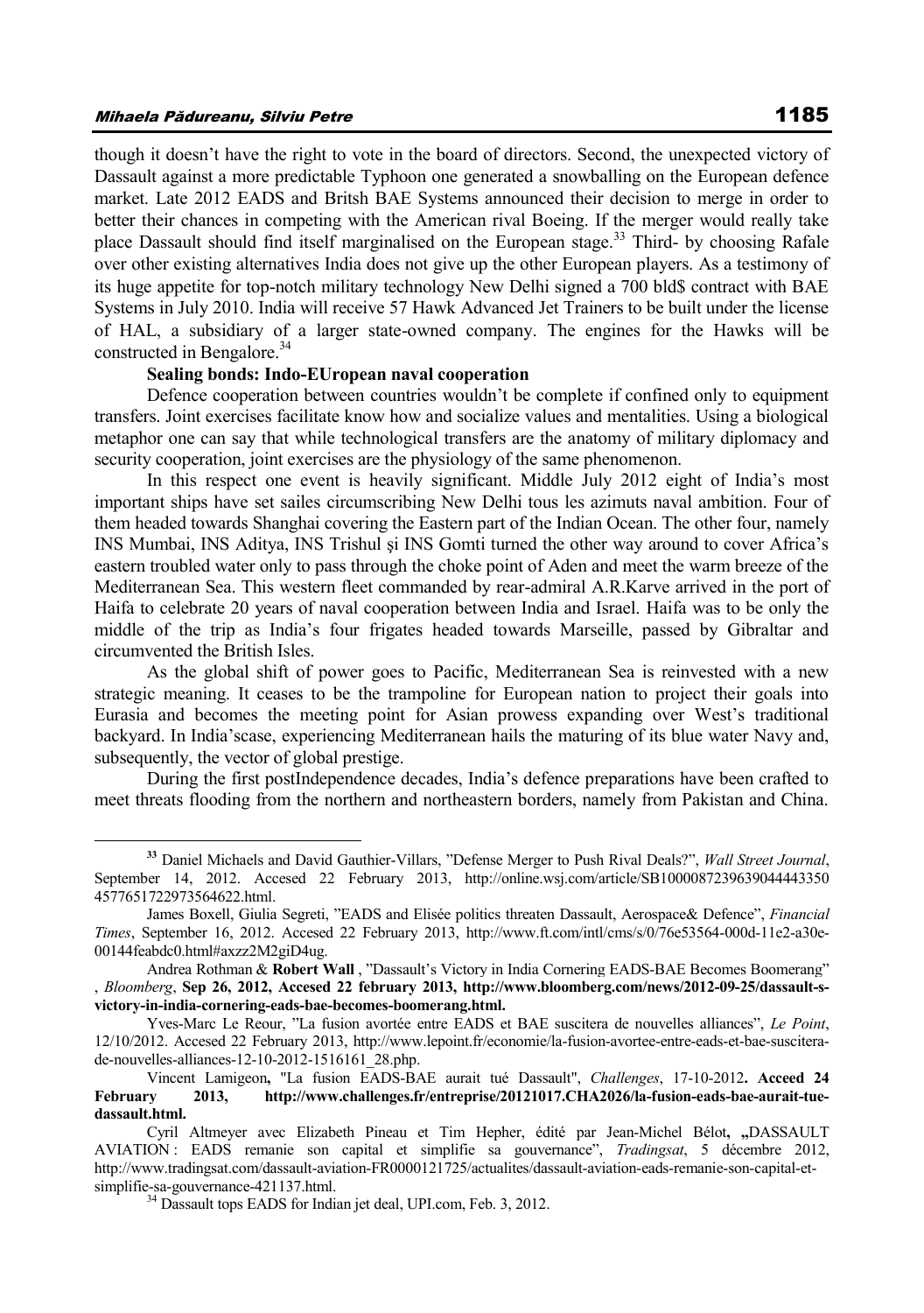Therefore ground troops and aviation received the most attention with Navy being kept at a Cinderella status. A certain wave of build-up followed India's 1971 conflict with Pakistan which had acquired a naval dimension beyond the terrestrial pitched battles. Lesson learned- Indian navy fortified its arsenal with several state of the art pieces: anti-submarines Soviet planes (Tu-142 and Il-38), German Dorniers, British Sea King anti-submarine helicopters along with new German made submarine.<sup>35</sup> Supplementing the policy of acquisition Indian engineers pursued a dual track: 1) fungibility- the adaptation of equipment to accommodate several suppliers such as France, Russia and Israel; 2) indigenization- the ability of fulfilling national needs without any (substantial) external help. As for the latter it was more than technological necessity, but apart of the philosophy of swaraj, self rule. Otherwise put India could not consider itself independent as long as it was at the mercy or the whims of other international actors, in any given field of activity. The Leander frigate programme was the first step of indigenisation, Nilgiri being the first ship of its kind to be launched at sea (October 23 1966) and Vindhyagiri the last (1981). Today it is considered that India's naval indigenization reached 73% of paraphernalia.<sup>36</sup> At the end of 1990s **Bhāratīya Nau Senā** was the seventh in the world possessing around 100 battle ships out of which 15 submarines, 2 aircraft carriers and 23 fregates& distroyers. Displaying the confidence given by financial boom, Indian navy emabarcked on an ambitious plan of modernization. The aim is to align three aicraft carriers, 10 distroyers and 24 frigates along with 6 Scorpene submarines by  $2020$ .<sup>37</sup>

The economic liberalisation of 1991 marked the replacement of Nehruvian non-alignment with multilateralism or even omni-alignment.<sup>38</sup> Pragmatism was to be the hype of a globalised India and consequences followed at the tactical and strategical levels.

New Delhi's defence policy embraced partnership with numerous states, big or small. Concerning the military shopping spree India'a behavior envisaged multi-level contacts with its closest costumers:

- With the French Navy *Bhāratīya Nau Senā* shares common events since 1993. In 2001 they pioneered the Varuna naval exercise which celebrated its 12 birthday in 2012. 2009 witnessed perhaps the vastest training of its kind. In 2010 Varuna took place in the port of Mumbai and brought together FNS Dupleix, the frigate INS Brahmaputra and the submarine INS Shankush. In 2011 India was represented by INS Virat, indigenous made frigates Godavari and INSA Ganga along with a class Shishumar submarine- INSA Shalki. In 2012 in was France's turn to host Varuna with the aircraft carrier Charles de Gaulle, the distroyers FNS Forbin and FNS Tourville, tanker FNS Meuse and last but not least FNS Amethyste nuclear submarine. India's voice was articulated by Mumbai distroyer, frigates Trishul and Gomati plus the tanker Aditya. Late October French submarine Dupleix returned the visit and anchored in the port of Mumbai. The last event of the year was given in December by the visit of admiral Bernard Rogel in India.<sup>39</sup>

<sup>&</sup>lt;sup>35</sup> Vice Admiral Gulab Hiranandani, Indian Navy (Retired) The Indian End of the Telescope

India and Its Navy, *Naval War College Review*, LV, No. 2 (2002): 61-72, esp.67-68.

<sup>36</sup> G. M. Hiranandani, *Transition to Guardianship: Indian Navy 1991-2000,* (New Delhi: Lancer Publishers, 2009/ 2012), xxiv and 20.

<sup>&</sup>lt;sup>37</sup> http://www.globalsecurity.org/military/world/india/in-navy-development.htm [Acccesed 24 Feruary 2012].

<sup>&</sup>lt;sup>38</sup> Usman Karim uses th word poly-alignment. Usman Karim, "India from nonalignment to polyalignment", *Open Democracy*, 11 November 2009. Accesed 24 February 2013, http://www.opendemocracy.net/forum/thread/indiafrom-nonalignment-to-poly-alignment.

<sup>39</sup> Angana Guha Roy, "Indian Navy's Anti Piracy Operations", *Voice of India*, 2012. Accesed 2 February 2013, http://voiceof.india.com/in-focus/indian-navys-anti-piracy-operations/538.

G. M. Hiranandani, *Transition to Guardianship: Indian Navy 1991-2000..,* .7

Dr. Vijay Sakhuja, "India, France Strategic Partnership: Nuclear and Maritime Cooperation", *Society for Study of Peace and Conflict*, May 28, 2009. Accesed 15 December 2012, http://www.sspconline.org/opinion/ IndiaFranceStrategicPartnership\_VijaySakhuja\_280509.

<sup>&</sup>quot;Indian Navy exercises with French and Royal Navies", *Brahmand.com*, Aug 04, 2009, Accesed 15December 2012, http://brahmand.com/news/Indian-Navy-exercises-with-French-and-Royal-Navies/1833/1/11.html.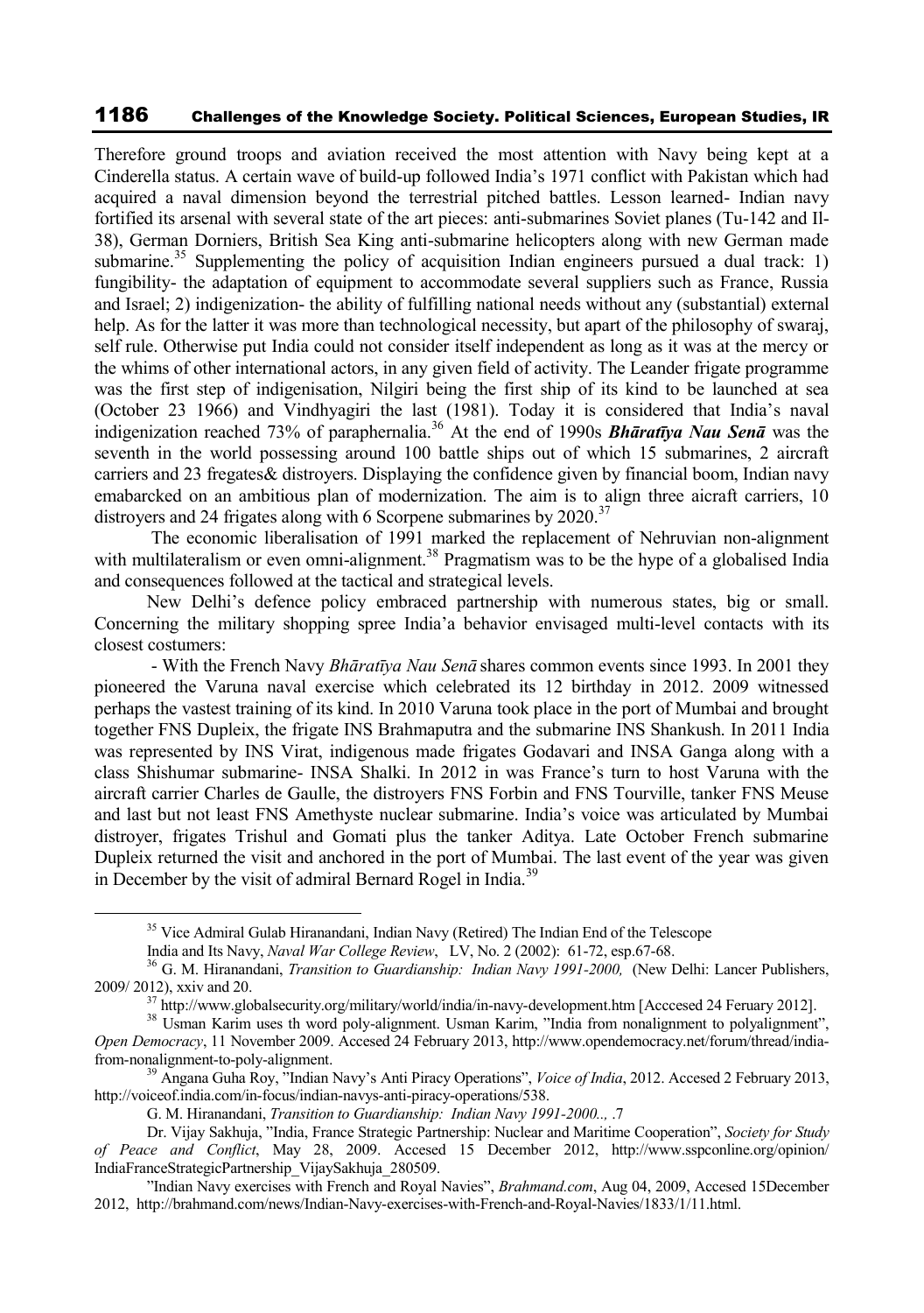## Mihaela Pădureanu, Silviu Petre 1187

 $\overline{a}$ 

- The reality of Indo-Spanish defence cooperation was a late comer. New Delhi opened diplomatic relations with Madrid in 1956 and since then their bilateralism was strengthen by several agreement, especially in the fields of taxation, culture, education and environment. Although Spanish-Indian naval joint history does not count memorable events, Spain's and Indian ships have the same goal of liquidating piracy in the Golf of Aden. Moreso, as a fulcrum between American, French and German military equipment Madrid has become interesting for South Asia's defence market. In October 2012 the visit of King Juan Carlos in Delhi proved to be an optimum occasion for signing a defence deal involving submarines. The Iberic company Navantia is among Europe's top brass security providers and has agreed to sell India the S-80 submarine, which is similar to French Scorpene. As Navantia maintains good links with Lockheed Martin the parameters for a longer rendez-vous are set.<sup>40</sup>

- With Germany India found in high-level technology a common idiom. From Berlin's point of view having a performant arms industry and a powerful navy can expand German influence all over the globe. The atavistic Teutonic martial ardour is now hidden under the banner of defence cooperation and diplomacy. Today the German Navy operates two flotillas. The surface fleet commands 15 frigates of three types and more than 200 submarines toping as one of NATO's finest. The German vessel have joined multinational effort of fighting piracy apart from many other kinds of missions $41$ 

The first Indo-German defence agreement was signed in 2006. After two years followed the first bilateral naval exercise. In April 2008 Germany a 700 personnel Task Force for a two days training visit at Kochi. The was represented by the Federal German Ship (FGS) Hamburg, an airdefence ship; frigate FGS Koeln; and replenishment tanker FGS Berlin. India placed in line one helicopter and two training ships—  $\text{INS}$  Tir and  $\text{INS}$  Krishna.<sup>42</sup>

IDR News Network, "Indo-French bilateral Naval Exercise 'VARUNA 10' gets underway with two aircraft carriers and two submarines", Indian Defence Review,

<sup>06</sup> Jan , 2011, http://www.indiandefencereview.com/news/indo-french-bilateral-naval-exercise-varuna-10 gets-underway-with-two-aircraft-carriers-and-two-submarines/

**<sup>&</sup>quot;An Indian Summer on the French Riviera. The "Varuna" naval exercise in Toulon and the Year of India in Saint Tropez", French Embassy in New Delhi,** 22.08.2012. Accesed 13 December 2012, http://ambafrancein.org/New-article,10450

<sup>&</sup>quot;Indian Navy exercises with French and Royal Navies", *Brahmand.com*, Aug 04, 2009, Accesed 13 Decembe 2012, http://brahmand.com/news/Indian-Navy-exercises-with-French-and-Royal-Navies/1833/1/11.html

IDR News Network, "Indo-French bilateral Naval Exercise 'VARUNA 10' gets underway with two aircraft carriers and two submarines", Indian Defence Review,

<sup>06</sup> Jan , 2011. Accesed 19 December 2012, http://www.indiandefencereview.com/news/indo-french-bilateralnaval-exercise-varuna-10-gets-underway-with-two-aircraft-carriers-and-two-submarines/

**An Indian Summer on the French Riviera. The "Varuna" naval exercise in Toulon and the Year of India in Saint Tropez, French Embassy in New Delhi,** 22.08.2012, http://ambafrance-in.org/New-article,10450

<sup>40</sup> "Somali pirates free Spanish ship", *Al Jazeera*, 17 Nov 2009, http://www.dailynews.lk/2012/04/21/ news22.asp

<sup>&</sup>quot;Spanish navy routs pirate attack in Indian ocean: ministry", *EU Business*,

<sup>12</sup> January 2012. Accesed 26 July 2012, http://www.eubusiness.com/news-eu/spain-africa-piracy.eij/

**<sup>41</sup>** Peter L. Hartley, The German Navy – The Way Forward?, Defence Update, November 29, 2011, http://defense-update.com/20111129\_the-german-navy-the-way-forward.html.

**<sup>42</sup>** "Indo-German naval exercises to begin today", *The Hindu*, Apr 08, 2008. Accesed 21 January 2013, http://www.hindu.com/2008/04/08/stories/2008040854521300.htm.

<sup>&</sup>quot;India, Germany discuss piracy in Indian Ocean, Gulf of Aden", *The Economic Times*, 21 February, 2012. Accesed 25 February 2013. http://articles.economictimes.indiatimes.com/2012-02-21/news/31082849 1 jointexercises-navies-piracy.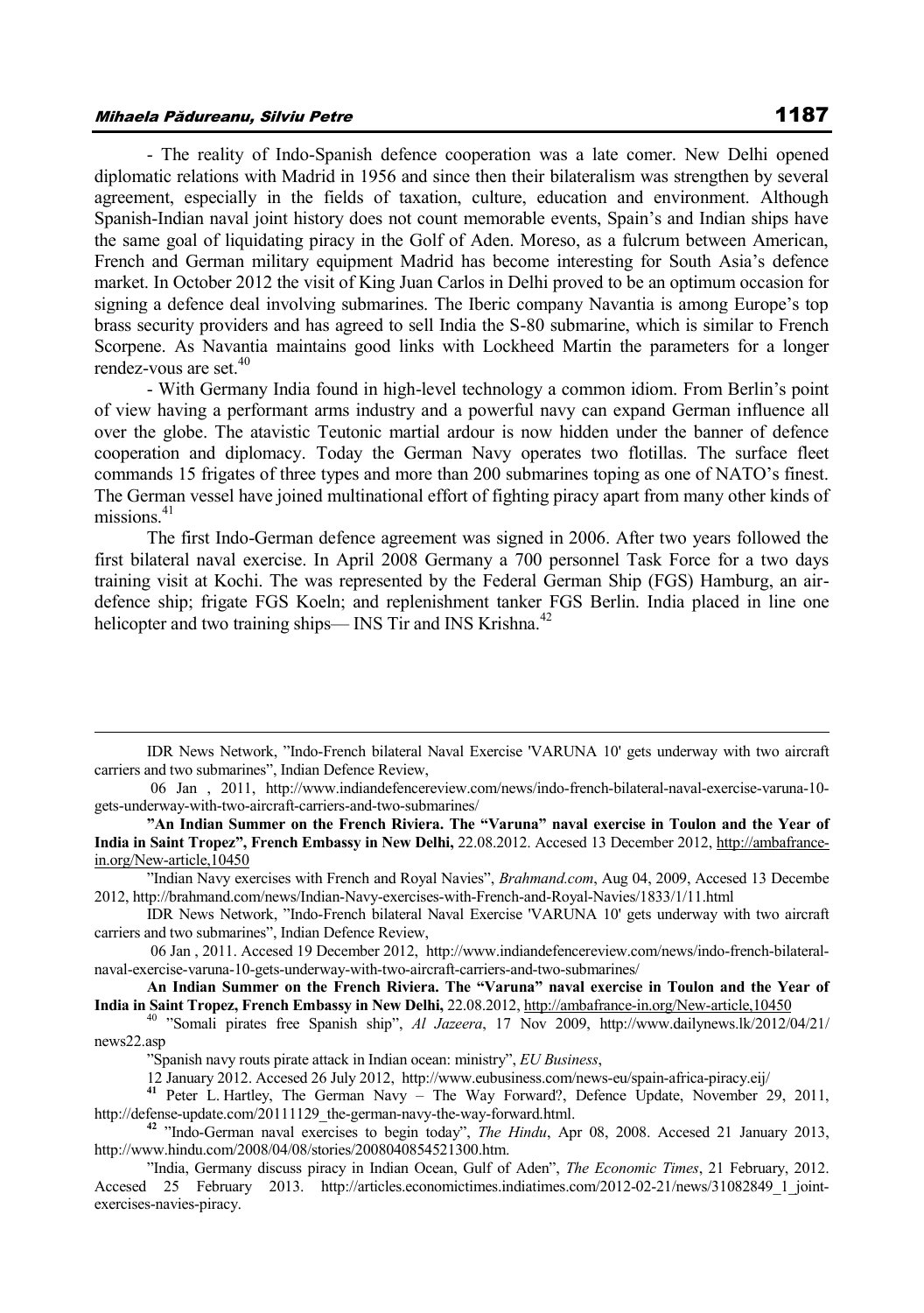Mid February 2012 German Naval Chief Vice Admiral Axel Schimpf paid a visit to India where he encountered Prime Minister Manmohan Singh and Defence Minister, K.Anthony. Both sides tackled a various range of issues amongst which the common threat of piracy.<sup>43</sup>

### **Indo-Polish booming defence encounters**

Facilitated by the existence of a Warsaw Pact, New Delhi developed diplomatic and economic relations with East European states. After USSR, India received significant amount of aid from Poland, Yugoslavia and Czechoslovakia. Bellow is a table describing India's aid agreement with USSR and Eastern Europe during Nehru's years and shortly afterwards:

| Creditor country | Amount given (millions of | Amount utilised up to 31 |
|------------------|---------------------------|--------------------------|
|                  | rupees)                   | March 1966 (millions of  |
|                  |                           | rupees $)^{44}$          |
| <b>URSS</b>      | 4869,3                    | 2820,8                   |
| Poland           | 413,0                     | 113,4                    |
| Yugoslavia       | 214,3                     | 97                       |
| Cechoslovakia    | 631                       | 126,1                    |
| Total            | 6154,6                    | 3157,4                   |

Defence cooperation between Warsaw and New Delhi dates since 1980s and continued more or less as East European small arms (mostly illegal) production has flooded Asia's hotspots. Polish firms maintained their presence in South Asia selling finished products, spare parts and repair services. The bigger contracts were however those with Southeast Asia, Malaysia and Indonesia. (Malaysian government announced it would buy Polish PT91 main battle tanks).<sup>45</sup> After  $9/11$ , within the context of Bush's war on terrorism, Poland- then an aspiring NATO member- signed a defence memorandum with India during a visit by Polish defence minister Leszek Miller, February 2003. The subsequent contract, 600 mil. \$ worth envisaged the modernization of T-72 tanks. One year later, in 2004, as a sign of Polish loyalty towards the Indian partner, Warsaw refused a Pakistani request for armament. Polish deputy-defence minster, Janusz Zemke told his Indian peers that: " *We cannot supply you tanks and then sell anti-tank missiles to Pakistan*" in the context of Pakistani foreign minister, Khurshid Mohammad Kasuri, visiting his country.<sup>46</sup> In 2004 both countries established Joint Group on Defence Cooperation, also. In march 2008 Polish state-owned firm, Bumar (established in 2002) was poised to honour a contract of 809 million euros (1,2 bld\$). It is said that the ontract- still on the roll- consisted of 200 WZT-3 armoured cars, 100 PZA Loara mobile antiaircraft units, 110 self propelled cannons among other things.<sup>47</sup> More recently, in 2010, Polish primeminister, Donald Tusk was accompanied by a delegation of ministers and businessmen in three day

**<sup>43</sup>** "India, Germany discuss piracy in Indian Ocean, Gulf of Aden", *The Economic Times*, Feb 21, 2012, http://articles.economictimes.indiatimes.com/2012-02-21/news/31082849\_1\_joint-exercises-navies-piracy

This part has been published as Silviu Petre, **"Eurasian promontories: India and Poland rediscover each other",** *Center for East Europea and Asian Studies***, February 22, 2013, http://www.cseea.ro/publicatii/view/briefanalysis/eurasian-promontories-india-and-poland-rediscover-each-other-1.**

<sup>44</sup> Asha L. Datar *, op.cit.*, p.33.

<sup>&</sup>lt;sup>45</sup> Arms production, exports and decision making in Central and Eastern Europe, Saferworld's research project on arms and security in EU Associate Countries, Year?, 8. Accesed 25 February 2013, http://www.saferworld.org.uk/downloads/pubdocs/Beast%20Poland.pdf.

<sup>46</sup> C. Raja Mohan, India, "Poland deepen defence ties", *The Hindu*, Saturday, Mar 20, 2004, http://www.hindu.com/2004/03/20/stories/2004032004031400.htm.

**<sup>47</sup>** Defense Industry Daily staff, "Poland's Bumar: A Major Sale to India?", *Defence Industry Daily*, 11 March 2008, http://www.defenseindustrydaily.com/Polands-Bumar-A-Major-Sale-to-India-04789/.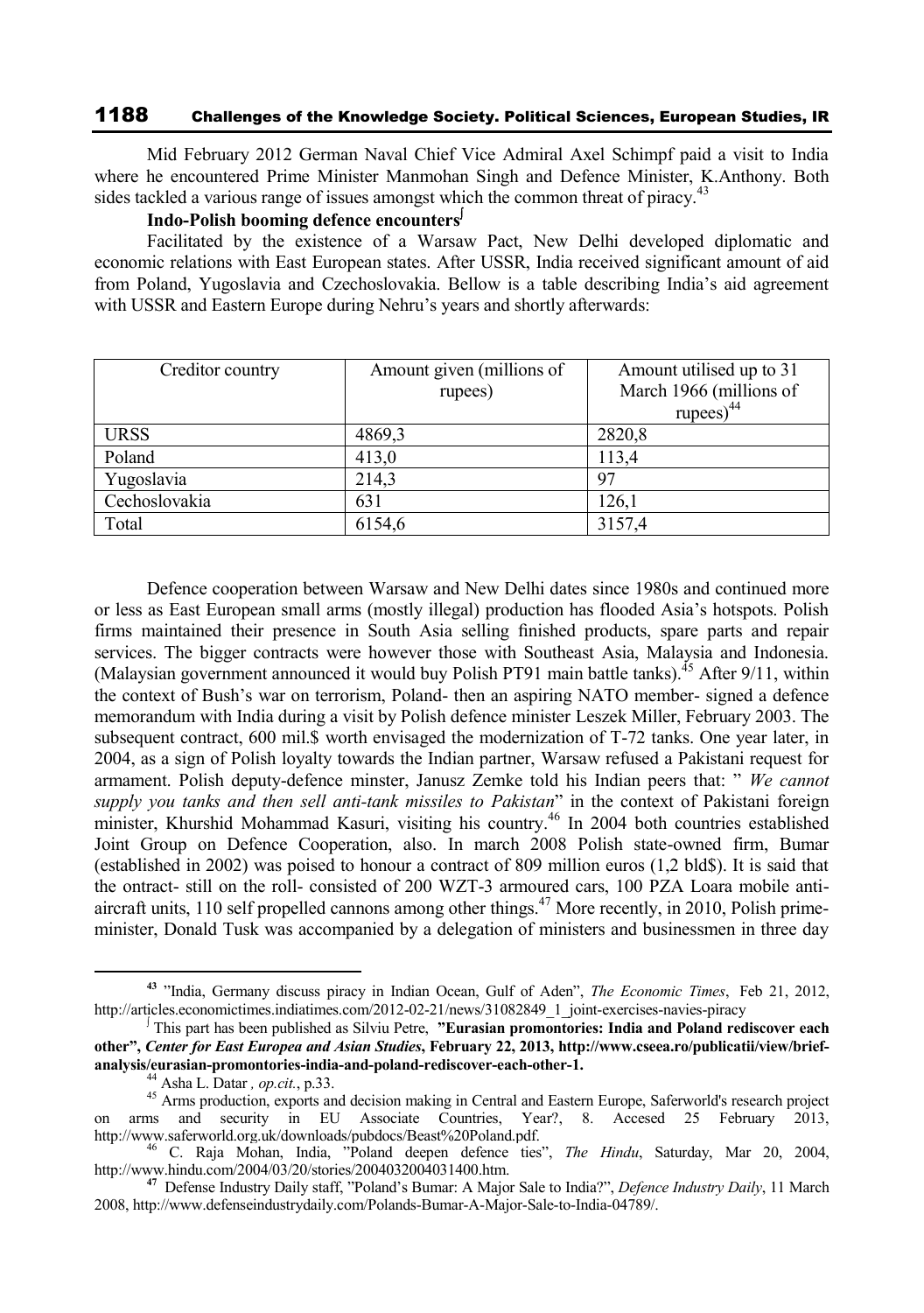$\overline{a}$ 

trip to India. Tusk, the first non-communist Polish premier to visit India went to New Delhi and Bengalore and had discussions with Manmohan Singh. The dialogue bared fruits as India agreed to buy Polish made armoured vehicles. At that time was even the rumor for the establishment of some joint firms but the name of the companies were not released.<sup>48</sup> Further on, Zemke proposed to the Indian delegation upgrading their stock of Pechora missiles. Built in Soviet times they were modernized by Polish engineers in order to fit NATO standards. Their fuelling systems has been upgraded from 25 km range to 100 km range.<sup>49</sup> Also the missiles were calibrated to new radar guidance. In the early 2000s Poland possessed 800 Pechora type rockets envisaged to protect its major cities.<sup>50</sup>

Other common topic is educational and scientific cooperation, with its subspecie: security research. In January 2011 IDSA and the University of Warsaw prepared a meeting to bridge defence matters and academia in one place. IDSA was represented by Shri N.S. Sisodia, Director General, Smita Purushottam, Wing Cdr. V. Krishnappa, Joyce Sabina Lobo, Rajorshi Roy, and Pallav Pal. From the Polish side the delegates were: Professor Edward Halizak, Director of the Institute of International Relations, Dr. Boguslaw Zaleski, former Deputy Minister of Foreign Affairs, Institute of International Relations, and Dr. Jakub Zajarczkowsky, Chairperson of the Centre for Contemporary India Research and Studies, Institute of International Relations, University of Warsaw. The event did not finish without a trace as an Indian Studies Masters programme was started at the University of Warsaw.<sup>51</sup>

#### **Conclusion: non-zero sum game within democratic peace theory**

It is widely believed that internal constitutions of regimes shapes diplomatic behavior and facilitates the socialization of interests. A world of democracies should approximate if not fulfil the Kantian dream of an everlasting peace. As representative institution reflect the inner pacifism of human nature, competition between countries shouldn't go beyond economic competition and

**<sup>48</sup>** "India, Poland to Strengthen Strategic, Defence Cooperation", *India Defence*, 6 September 2010, http://www.india-defence.com/reports-4492.

<sup>&</sup>quot;Polish PM arrives, to hold talks with Singh tomorrow", *The Times of India*, Sep 6, 2010, http://articles.timesofindia.indiatimes.com/2010-09-06/india/28222664\_1\_india-and-poland-cooperation-trade-andinvestment

Sebastian Zukowski, 'Incredible India! Impossible Poland?', *Institute for Foreign Policy Studies*, 1st October 2010. Accesed 28 January 2013, , http://www.caluniv.ac.in/ifps/Sebastian%20Zukowski.pdf.

<sup>49</sup> The Soviet made Pechora Missiles (surface-to-air) have bee none of Kremlin's finest export brands. From Cuba to Egypt, Myanmar and India a great number of countries were equipped with this rockets, mainly Pechora S-125 model . As nowadays Russia embarkes on a program of ballistic expansion , Russian firm Oboronitelnye Sistemy found a new existential reason in upgrading old Pechoras with a younger version: Pechora 2M. However, in 2006 it was announced that Indian staled the modernisation of its Pechora arsenal and refused both Russian and Polish offers. It is very possible that Delhi's refusal was caused by the decision to buy Israeli Spyder SAMs instead of opting for modernizing old gear.

<sup>&</sup>quot;Modernization will increase service life of "Pechora" air defence system by 10 years, Oboronprom", *ARMS-Tass*, 26 Apr 2006, Accesed 29 January 2013, http://www.oboronprom.ru/en/news/modernization-will-increse-servicelife-%E2%80%9Cpechora%E2%80%9D-air-defense-system-10-years

Viktor Litovkin, "Unique Surface-To-Air Missile Baffles Foreign Military Diplomats In Egypt" , *RIA Novosti*, Oct 25, 2006. Accesed 25 January 2013, http://www.spacewar.com/reports/Unique\_Surface\_To\_Air\_ Missile\_Baffles\_Foreign\_Military\_Diplomats\_In\_Egypt\_999.html

IAF orders Israeli Spyder Missile, India Strategic, September 2008. Accesed January 25, 2013, http://www.indiastrategic.in/topstories158.htm

Dr.Sanjay Badri Maharaj, "Ballistic Missile Defence for India", *Bharat Rakhsak*,

<sup>02</sup> July 2009, http://www.bharat-rakshak.com/IAF/Today/Contemporary/328-BMD.html

<sup>50</sup> A K Dhar, "Poland offers to upgrade India's mainstay Pechora missiles", *Outlook India*, APR 11, 2004, http://news.outlookindia.com/items.aspx?artid=214062.

**<sup>51</sup>** Roundtable with Polish delegation, *IDSA*, January 13, 2011, Round table, http://www.idsa.in/event/ RoundtablewithPolishdelegation.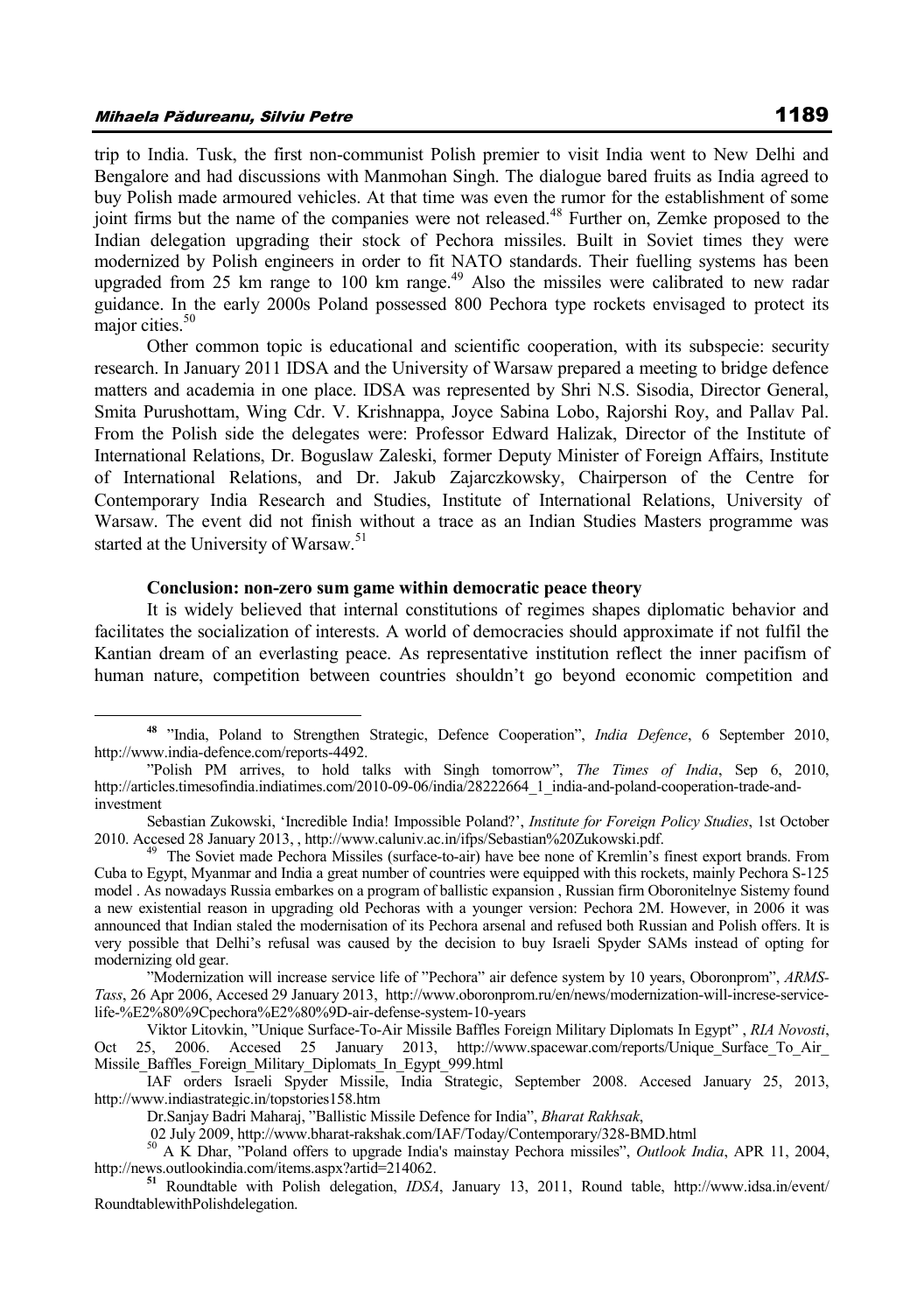institutionalized disputes. Where realism sees a zero-sum game international system, a liberal creed pictures an interdependent society redistributing benefits and expanding the circle of priviledges.

If one looks at the EU-India relations one would see that common values and shared challenges could not forge a warmer relationship, at least untill now. One explanation is India's late economic miracle which was surpassed by China. The second explanation dwells in the realm of narratives. India sees the European Community as the some of its parts, at best. Although Brussels has been added on the agenda of Indian diplomacy it doesn't have much weight, or at least a weight of its own. Beyond diplomatic chit chat and exchange of beautiful polished words a common institutional framework still awaits.

At the Westphalic-national level, a developing India finds many opportunities in Western countries. Especially in defence cooperation- which was one of the main topics of our study- a hungry India completed many contracts with the emerging EU's military industrial complex.

Issues to join efforts exist all over the rainbow of international agenda but the future of Indo-EUropean elationship depends more on the way Europe will acquire one single voice and gain a strong foothold in Asia.

### **References**

- Ahuja, M.L. Electoral Politics and General Elections in India, 1952-1998, (New Delhi: Mittal Publications, 1998).
- Bindi, Federiga. "European Union Foreign Policy: A Historical Overview". In *The Foreign Policy of the European Union*, edited by Federiga Bindi and Angelescu Irina, 11-40. Washington: The Brookings Institution Press, 2010.
- Carlsnaes, Walter. "Actors, structures, and foreign policy analysis,". In *Foreign Policy: Theories, Actors, Cases,* edited by Steve Smith, Amelia Hadfield and Tim Dunne, 85-101,
- New York: Oxford University Press, 2008.
- Cohen, Stephen P., Dasgupta, Sunil, *Arming without Aiming: India's Military Modernization*, ( Washington: The Brookings Institution, 2010)
- Doyle, Michael. "Liberalism and foreign policy". In *Foreign Policy: Theories, Actors, Cases,* edited by Steve Smith, Amelia Hadfield and Tim Dunne, 49-71. New York: Oxford University Press, 2008.
- Doyle, Michael. "Liberalism and World Politics." *The American Political Science Review,* 80, (Dec., 1986), 1151-1169.
- Dunne, Tim. "Liberalism". In *The Globalization of World Politics,* edited by John Baylis
- Steve Smith and Patricia Owens, 100-114. New York: Oxford University Press, 2011.
- Koenig-Archibugi, Mathias. "Explaining Government Preferences for Institutional Change in EU Foreign and Security Policy." *International Organization* 58, no. 1 (Winter2004), 137-174.
- Madsen S. T. "EU–India Relations: An Expande Interpretive Framework". In *The Role of the European Union in Asia,* edited by Gaens B., Jokela J. and Limnell E. Surrey, 77-95. Ashgate Publishing Limited, 2009.
- **Moravcsik, Andrew, "Taking Preferences Seriously: A Liberal Theory of International Politics."** *International Organization* 51, no. 4 (September 1997), 513- 553.
- Manners, Ian. "Normative Power Europe: A Contradiction in Terms?", *Journal of Common Market Studies* 40 (2002), 235-258.
- Manners, Ian J., Richard G. Whitman. "Towards identifying the international identity of the European union: A framework for analysis of the Eu's network of relationships", *Journal of European Integration*, 21 (1998), 231-249.
- McNamara, Kathleen R. "Constructing authorithy in European Union,". In *Who governs the globe?* edited by Avant Deborah D., Martha Finnemore, Susan K. Sell, 153-183. Cambridge: Cambridge University Press, 2010.
- Nikelani, Nandan, *Imagining India. Ideas for the New Century*, (London: Penguin Books, 2008)
- Ruggie, John Gerard, "Territoriality and beyond: Problematizing modernity in international relations. (cover story)." *International Organization* 47, no. 1 (Winter 93 1993): 139-174.